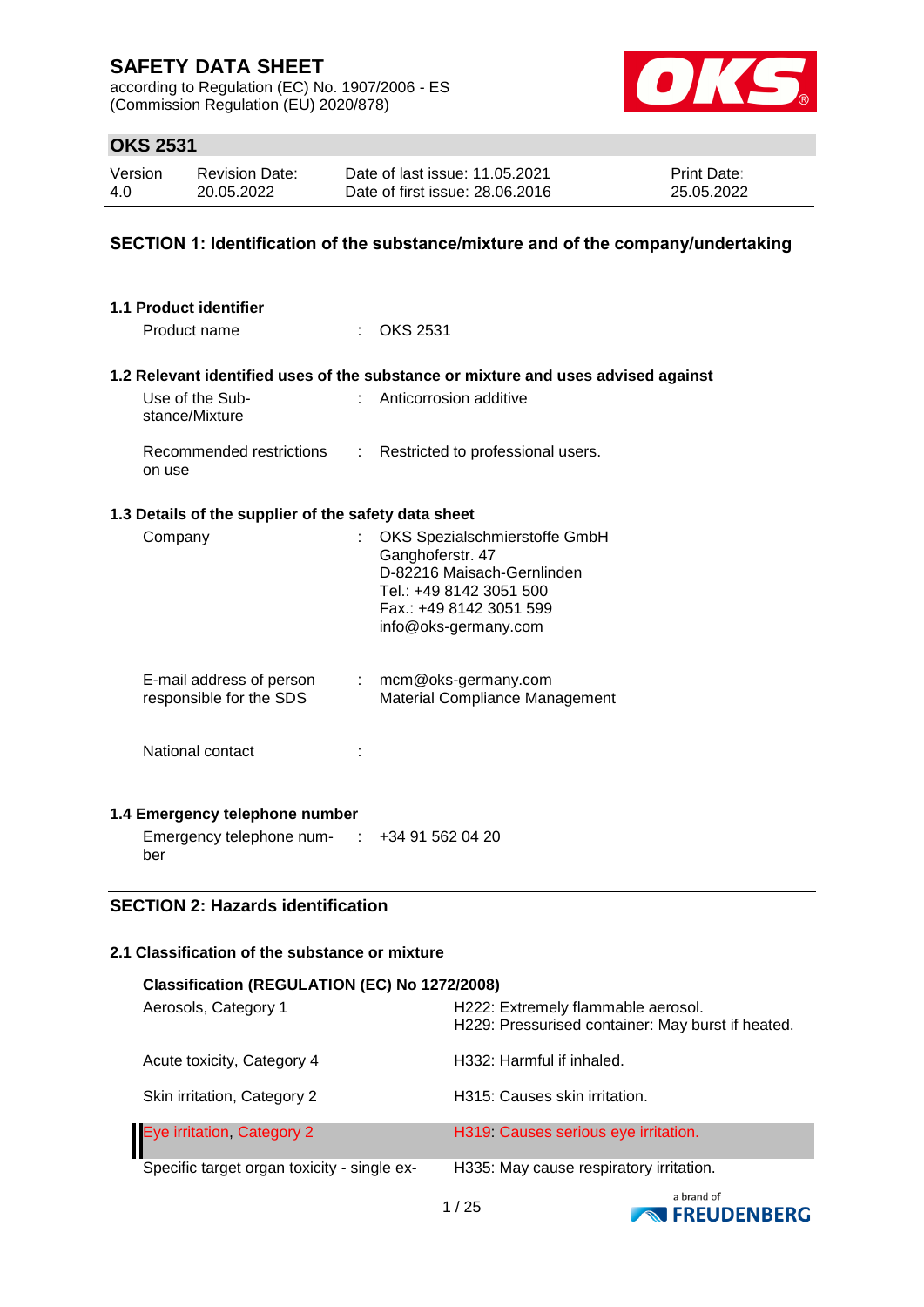according to Regulation (EC) No. 1907/2006 - ES (Commission Regulation (EU) 2020/878)



## **OKS 2531**

| Version | Revision Date: | Date of last issue: 11.05.2021  | <b>Print Date:</b> |
|---------|----------------|---------------------------------|--------------------|
| 4.0     | 20.05.2022     | Date of first issue: 28,06,2016 | 25.05.2022         |

posure, Category 3, Respiratory system

Specific target organ toxicity - repeated exposure, Category 2, hearing organs

H373: May cause damage to organs through prolonged or repeated exposure.

Aspiration hazard, Category 1 H304: May be fatal if swallowed and enters airways.

Long-term (chronic) aquatic hazard, Category 3

H412: Harmful to aquatic life with long lasting effects.

#### **2.2 Label elements**

### **Labelling (REGULATION (EC) No 1272/2008)**

Hazard pictograms :

| $\sim$ $\sim$ $\sim$ $\sim$ $\sim$ $\sim$ $\sim$ $\sim$ |  |
|---------------------------------------------------------|--|
|                                                         |  |
|                                                         |  |

| Signal word              | Danger                                       |                                                                                                                                   |
|--------------------------|----------------------------------------------|-----------------------------------------------------------------------------------------------------------------------------------|
| <b>Hazard statements</b> | H <sub>222</sub><br>H <sub>229</sub><br>H304 | Extremely flammable aerosol.<br>Pressurised container: May burst if heated.<br>May be fatal if swallowed and enters air-<br>ways. |
|                          | H315                                         | Causes skin irritation.                                                                                                           |
|                          | H319                                         | Causes serious eye irritation.                                                                                                    |
|                          | H332                                         | Harmful if inhaled.                                                                                                               |
|                          | H335<br>H373                                 | May cause respiratory irritation.<br>May cause damage to organs (hearing                                                          |
|                          |                                              | organs) through prolonged or repeated ex-<br>posure.                                                                              |
|                          | H412                                         | Harmful to aquatic life with long lasting ef-<br>fects.                                                                           |
|                          | <b>Prevention:</b>                           |                                                                                                                                   |
| Precautionary statements |                                              |                                                                                                                                   |
|                          | P <sub>210</sub>                             | Keep away from heat, hot surfaces, sparks,<br>open flames and other ignition sources. No                                          |
|                          | P <sub>211</sub>                             | smoking.<br>Do not spray on an open flame or other                                                                                |
|                          | P <sub>251</sub>                             | ignition source.<br>Do not pierce or burn, even after use.                                                                        |
|                          | P260                                         | Do not breathe mist.                                                                                                              |
|                          | Response:                                    |                                                                                                                                   |
|                          | P301 + P310                                  | IF SWALLOWED: Immediately call a                                                                                                  |
|                          | P331                                         | POISON CENTER/ doctor.<br>Do NOT induce vomiting.                                                                                 |
|                          | Storage:                                     |                                                                                                                                   |

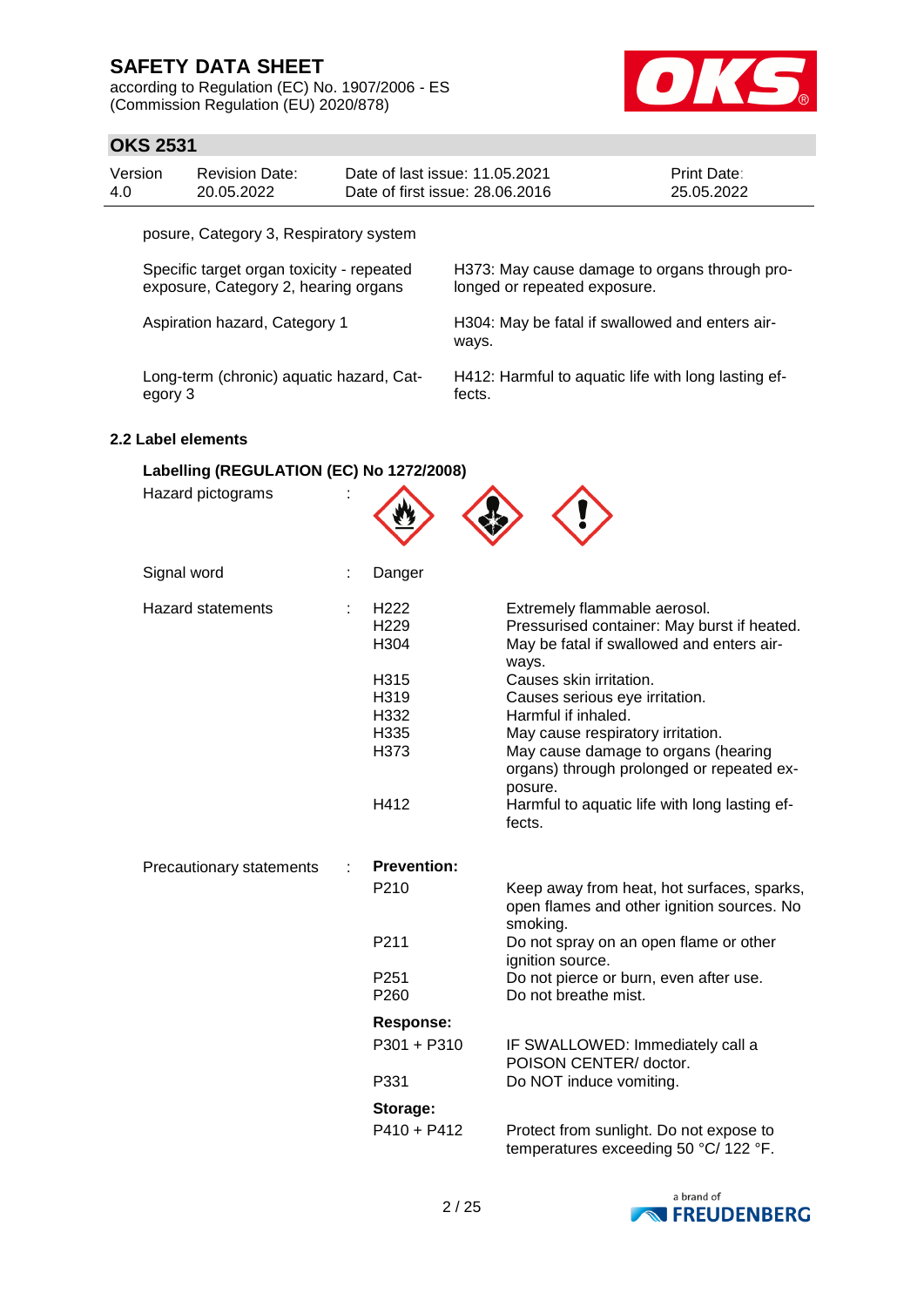according to Regulation (EC) No. 1907/2006 - ES (Commission Regulation (EU) 2020/878)



## **OKS 2531**

| Version | <b>Revision Date:</b> | Date of last issue: 11.05.2021  | Print Date: |
|---------|-----------------------|---------------------------------|-------------|
| 4.0     | 20.05.2022            | Date of first issue: 28,06,2016 | 25.05.2022  |

#### **Hazardous components which must be listed on the label:**

xylene

ethylbenzene

#### **2.3 Other hazards**

This substance/mixture contains no components considered to be either persistent, bioaccumulative and toxic (PBT), or very persistent and very bioaccumulative (vPvB) at levels of 0.1% or higher.

Ecological information: The substance/mixture does not contain components considered to have endocrine disrupting properties according to REACH Article 57(f) or Commission Delegated regulation (EU) 2017/2100 or Commission Regulation (EU) 2018/605 at levels of 0.1% or higher.

Toxicological information: The substance/mixture does not contain components considered to have endocrine disrupting properties according to REACH Article 57(f) or Commission Delegated regulation (EU) 2017/2100 or Commission Regulation (EU) 2018/605 at levels of 0.1% or higher.

### **SECTION 3: Composition/information on ingredients**

#### **3.2 Mixtures**

Chemical nature : Active substance with propellant Solvent Metal powder

#### **Components**

| Chemical name | CAS-No.<br>EC-No.<br>Index-No.<br>Registration number | Classification                                            | specific concen-<br>tration limit<br>M-Factor<br><b>Notes</b><br>Acute toxicity<br>estimate | Concentration<br>(% w/w) |
|---------------|-------------------------------------------------------|-----------------------------------------------------------|---------------------------------------------------------------------------------------------|--------------------------|
| xylene        | 1330-20-7                                             | Flam. Lig.3; H226                                         |                                                                                             | $>= 30 - 50$             |
|               | 215-535-7                                             | Acute Tox.4; H332                                         |                                                                                             |                          |
|               | 601-022-00-9                                          | Acute Tox.4; H312   Note C                                |                                                                                             |                          |
|               |                                                       | Skin Irrit.2; H315<br>Asp. Tox.1; H304                    |                                                                                             |                          |
| acetone       | 67-64-1<br>200-662-2                                  | Flam. Liq.2; H225<br>Eye Irrit.2; H319<br>STOT SE3; H336; |                                                                                             | $>= 1 - 10$              |
|               | 606-001-00-8<br>01-2119471330-49-<br>XXXX             | <b>EUH066</b>                                             |                                                                                             |                          |
| ethylbenzene  | 100-41-4, 100-41-4<br>202-849-4                       | Flam. Lig.2; H225<br>Acute Tox.4; H332<br>STOT RE2; H373  |                                                                                             | $>= 1 - < 10$            |

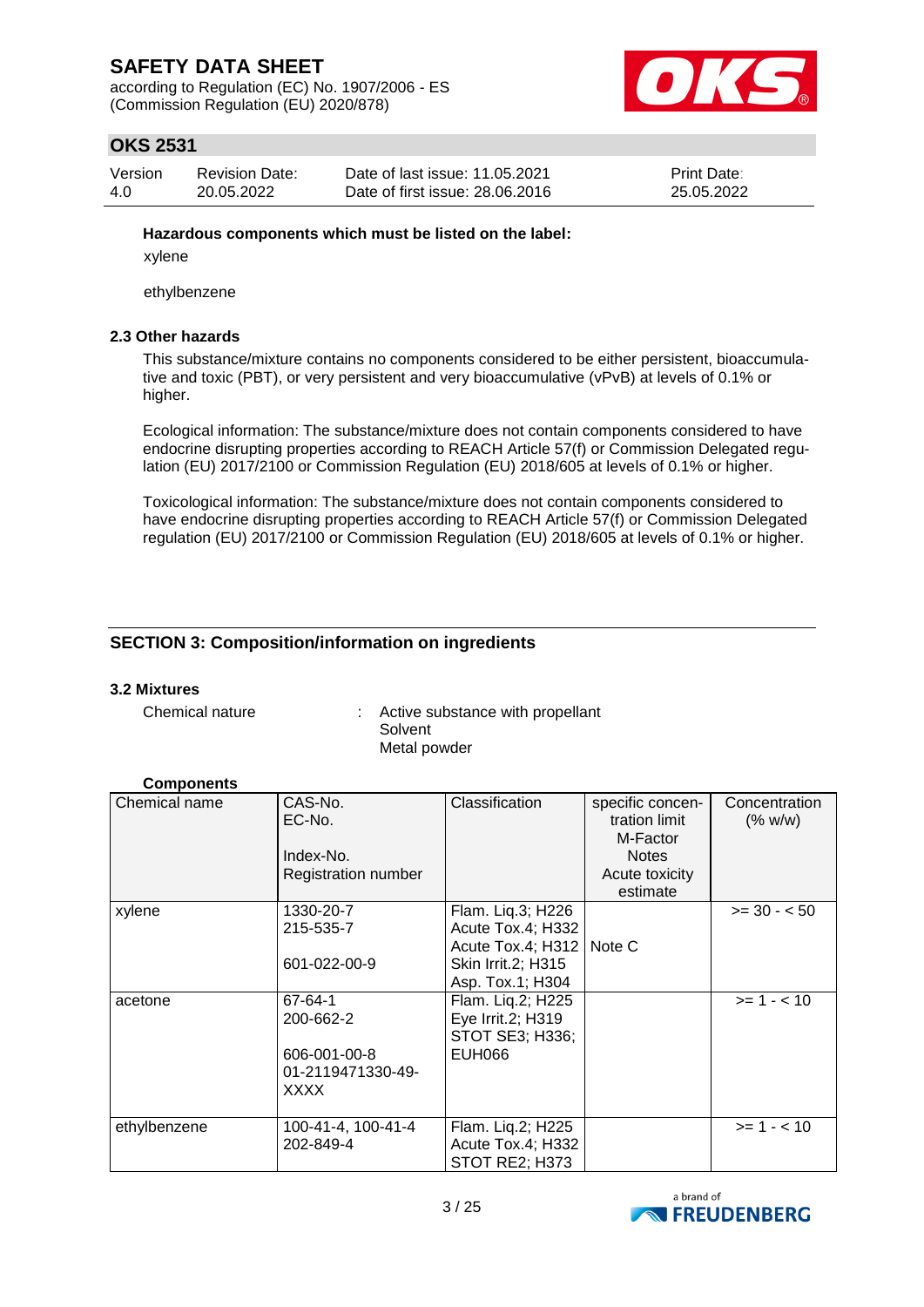according to Regulation (EC) No. 1907/2006 - ES (Commission Regulation (EU) 2020/878)



# **OKS 2531**

| ו טטב טוו                                   |                                     |                                                                            |                                                                   |                                  |               |
|---------------------------------------------|-------------------------------------|----------------------------------------------------------------------------|-------------------------------------------------------------------|----------------------------------|---------------|
| Version<br>4.0                              | <b>Revision Date:</b><br>20.05.2022 |                                                                            | Date of last issue: 11.05.2021<br>Date of first issue: 28.06.2016 | <b>Print Date:</b><br>25.05.2022 |               |
|                                             |                                     | 601-023-00-4                                                               | Asp. Tox.1; H304                                                  |                                  |               |
| $zinc$ powder $-$ zinc<br>dust (stabilised) |                                     | 7440-66-6<br>231-175-3<br>030-001-01-9<br>01-2119467174-37-<br><b>XXXX</b> | Aquatic Acute1;<br>H400<br>Aquatic Chronic1;<br>H410              | M-Factor: 1/1                    | $>= 0.25 - 1$ |
|                                             |                                     | Substances with a workplace exposure limit :                               |                                                                   |                                  |               |
| propane                                     |                                     | 74-98-6<br>200-827-9<br>601-003-00-5<br>01-2119486944-21-<br><b>XXXX</b>   | Flam. Gas1A;<br>H <sub>220</sub><br>Press. GasCompr.<br>Gas; H280 | Note U (table<br>3.1)            | $>= 20 - 30$  |
| butane                                      |                                     | 106-97-8<br>203-448-7<br>601-004-00-0                                      | Flam. Gas1A;<br>H <sub>220</sub><br>Press. GasCompr.<br>Gas; H280 | Note U (table<br>3.1), Note C    | $>= 10 - 20$  |
| isobutane                                   |                                     | 75-28-5<br>200-857-2<br>601-004-00-0<br>01-2119485395-27-<br><b>XXXX</b>   | Flam. Gas1A;<br>H <sub>220</sub><br>Press. GasCompr.<br>Gas; H280 | Note U (table<br>3.1), Note C    | $>= 1 - 10$   |

For explanation of abbreviations see section 16.

## **SECTION 4: First aid measures**

#### **4.1 Description of first aid measures**

| If inhaled              | Obtain medical attention.<br>÷<br>Remove person to fresh air. If signs/symptoms continue, get<br>medical attention.<br>Keep patient warm and at rest.<br>If unconscious, place in recovery position and seek medical<br>advice.<br>Keep respiratory tract clear.<br>If breathing is irregular or stopped, administer artificial respira-<br>tion. |
|-------------------------|---------------------------------------------------------------------------------------------------------------------------------------------------------------------------------------------------------------------------------------------------------------------------------------------------------------------------------------------------|
| In case of skin contact | : Take off all contaminated clothing immediately.<br>Wash off immediately with soap and plenty of water.<br>Get medical attention immediately if irritation develops and<br>persists.<br>Wash clothing before reuse.                                                                                                                              |

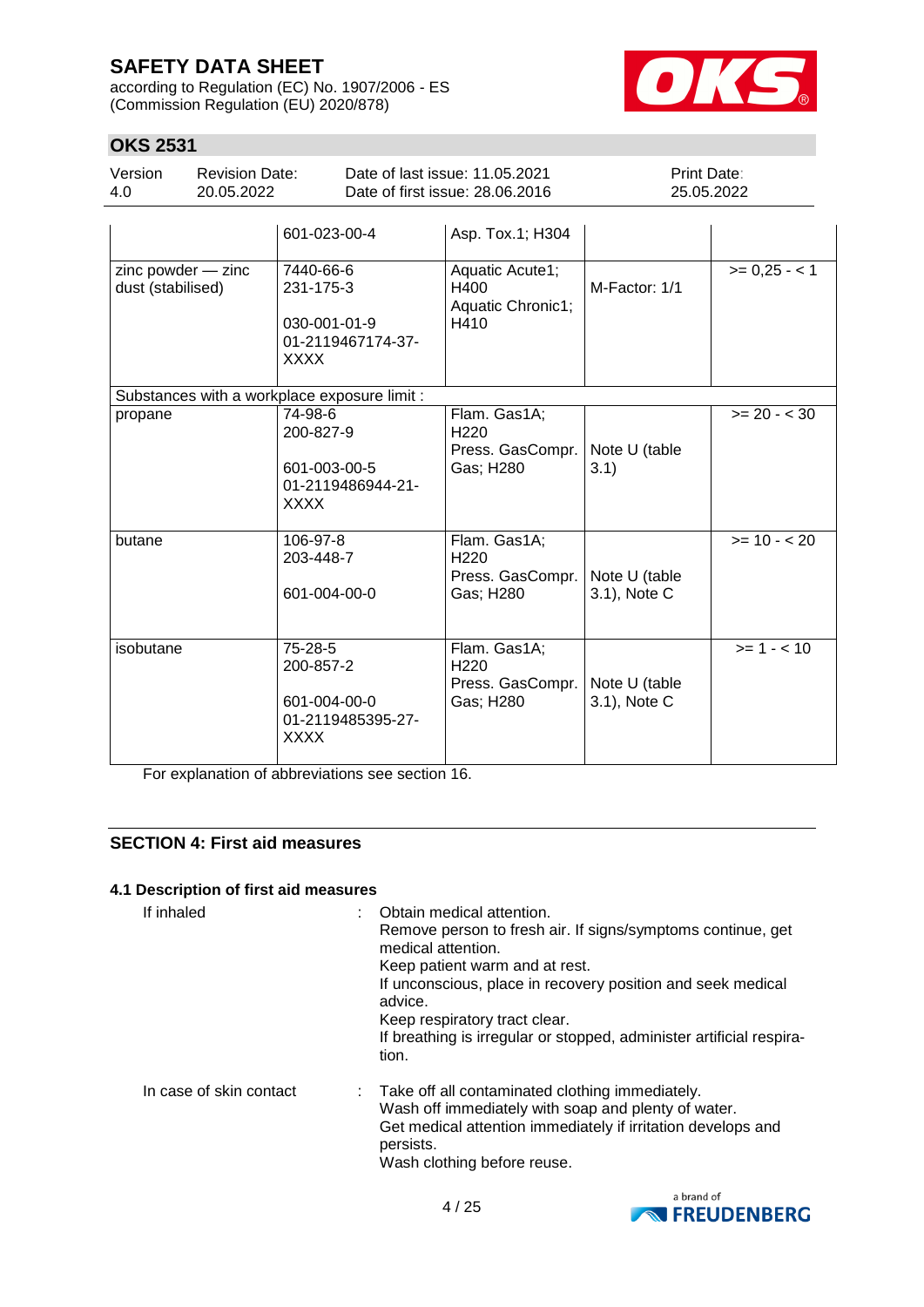according to Regulation (EC) No. 1907/2006 - ES (Commission Regulation (EU) 2020/878)



## **OKS 2531**

| Version<br>4.0 |              | <b>Revision Date:</b><br>20.05.2022                                                                                                                                                                                  | Date of last issue: 11.05.2021<br>Date of first issue: 28.06.2016                                                                                                                                                          | Print Date:<br>25.05.2022 |
|----------------|--------------|----------------------------------------------------------------------------------------------------------------------------------------------------------------------------------------------------------------------|----------------------------------------------------------------------------------------------------------------------------------------------------------------------------------------------------------------------------|---------------------------|
|                |              | In case of eye contact                                                                                                                                                                                               | Thoroughly clean shoes before reuse.<br>Rinse immediately with plenty of water, also under the eyelids,<br>for at least 10 minutes.<br>Seek medical advice.                                                                |                           |
|                | If swallowed |                                                                                                                                                                                                                      | Move the victim to fresh air.<br>Keep respiratory tract clear.<br>Do NOT induce vomiting.<br>Obtain medical attention.<br>Rinse mouth with water.<br>Aspiration hazard if swallowed - can enter lungs and cause<br>damage. |                           |
|                |              |                                                                                                                                                                                                                      | 4.2 Most important symptoms and effects, both acute and delayed                                                                                                                                                            |                           |
| Symptoms       |              | Inhalation may provoke the following symptoms:<br>Unconsciousness<br><b>Dizziness</b><br><b>Drowsiness</b><br>Headache<br>Nausea<br><b>Tiredness</b><br>Skin contact may provoke the following symptoms:<br>Erythema |                                                                                                                                                                                                                            |                           |
|                |              |                                                                                                                                                                                                                      | Aspiration may cause pulmonary oedema and pneumonitis.                                                                                                                                                                     |                           |
|                | <b>Risks</b> |                                                                                                                                                                                                                      | Risk of product entering the lungs on vomiting after ingestion.<br>Health injuries may be delayed.<br>Causes skin irritation.                                                                                              |                           |
|                |              |                                                                                                                                                                                                                      | 4.3 Indication of any immediate medical attention and special treatment needed                                                                                                                                             |                           |
|                | Treatment    |                                                                                                                                                                                                                      | Treat symptomatically.                                                                                                                                                                                                     |                           |

## **SECTION 5: Firefighting measures**

| 5.1 Extinguishing media                                                                                  |  |
|----------------------------------------------------------------------------------------------------------|--|
| Suitable extinguishing media : ABC powder                                                                |  |
| Unsuitable extinguishing : High volume water jet<br>media                                                |  |
| 5.2 Special hazards arising from the substance or mixture<br>Coopitio because during fire in Fire Hecard |  |

| Specific hazards during fire- | : Fire Hazard                                                                                              |
|-------------------------------|------------------------------------------------------------------------------------------------------------|
| fighting                      | Do not let product enter drains.                                                                           |
|                               | Contains gas under pressure; may explode if heated.                                                        |
|                               | Beware of vapours accumulating to form explosive concentra-<br>tions. Vapours can accumulate in low areas. |
|                               |                                                                                                            |

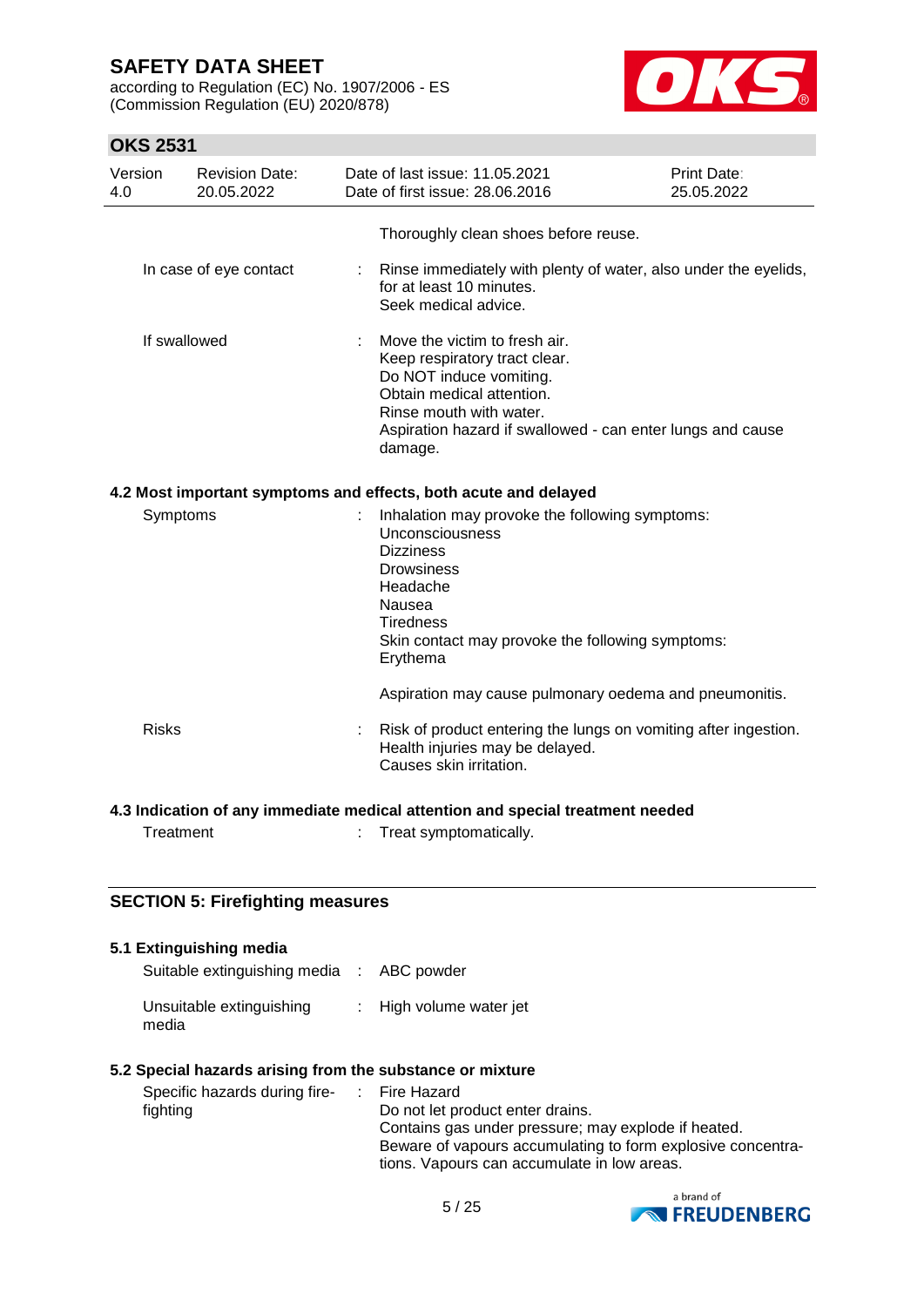according to Regulation (EC) No. 1907/2006 - ES (Commission Regulation (EU) 2020/878)



## **OKS 2531**

| Version<br>4.0 | <b>Revision Date:</b><br>20.05.2022                                             |                | Date of last issue: 11.05.2021<br>Date of first issue: 28,06,2016                                                                                                       | <b>Print Date:</b><br>25.05.2022 |
|----------------|---------------------------------------------------------------------------------|----------------|-------------------------------------------------------------------------------------------------------------------------------------------------------------------------|----------------------------------|
| ucts           | Hazardous combustion prod- : Carbon oxides                                      |                |                                                                                                                                                                         |                                  |
|                | 5.3 Advice for firefighters<br>Special protective equipment<br>for firefighters | $\mathbb{R}^n$ | In the event of fire, wear self-contained breathing apparatus.<br>Use personal protective equipment. Exposure to decomposi-<br>tion products may be a hazard to health. |                                  |
|                | Further information                                                             |                | Standard procedure for chemical fires.<br>Collect contaminated fire extinguishing water separately. This                                                                |                                  |

must not be discharged into drains. Cool containers/tanks with water spray.

#### **SECTION 6: Accidental release measures**

#### **6.1 Personal precautions, protective equipment and emergency procedures**

| Personal precautions        | ٠.<br>$\mathbf{r}$ | Evacuate personnel to safe areas.<br>Ensure adequate ventilation.<br>Remove all sources of ignition.<br>Do not breathe vapours or spray mist.<br>Refer to protective measures listed in sections 7 and 8.<br>Only qualified personnel equipped with suitable protective |
|-----------------------------|--------------------|-------------------------------------------------------------------------------------------------------------------------------------------------------------------------------------------------------------------------------------------------------------------------|
| 2 Environmental precautions |                    | equipment may intervene.                                                                                                                                                                                                                                                |

### **6.2 Environmental precautions**

| Environmental precautions | : Do not allow contact with soil, surface or ground water.<br>Prevent further leakage or spillage if safe to do so.<br>If the product contaminates rivers and lakes or drains inform<br>respective authorities. |
|---------------------------|-----------------------------------------------------------------------------------------------------------------------------------------------------------------------------------------------------------------|
|                           |                                                                                                                                                                                                                 |

#### **6.3 Methods and material for containment and cleaning up**

| Methods for cleaning up | : Contain spillage, and then collect with non-combustible ab-<br>sorbent material, (e.g. sand, earth, diatomaceous earth, ver-<br>miculite) and place in container for disposal according to local<br>/ national regulations (see section 13).<br>Keep in suitable, closed containers for disposal.<br>Non-sparking tools should be used. |
|-------------------------|-------------------------------------------------------------------------------------------------------------------------------------------------------------------------------------------------------------------------------------------------------------------------------------------------------------------------------------------|
|-------------------------|-------------------------------------------------------------------------------------------------------------------------------------------------------------------------------------------------------------------------------------------------------------------------------------------------------------------------------------------|

#### **6.4 Reference to other sections**

For personal protection see section 8.

## **SECTION 7: Handling and storage**

**7.1 Precautions for safe handling**

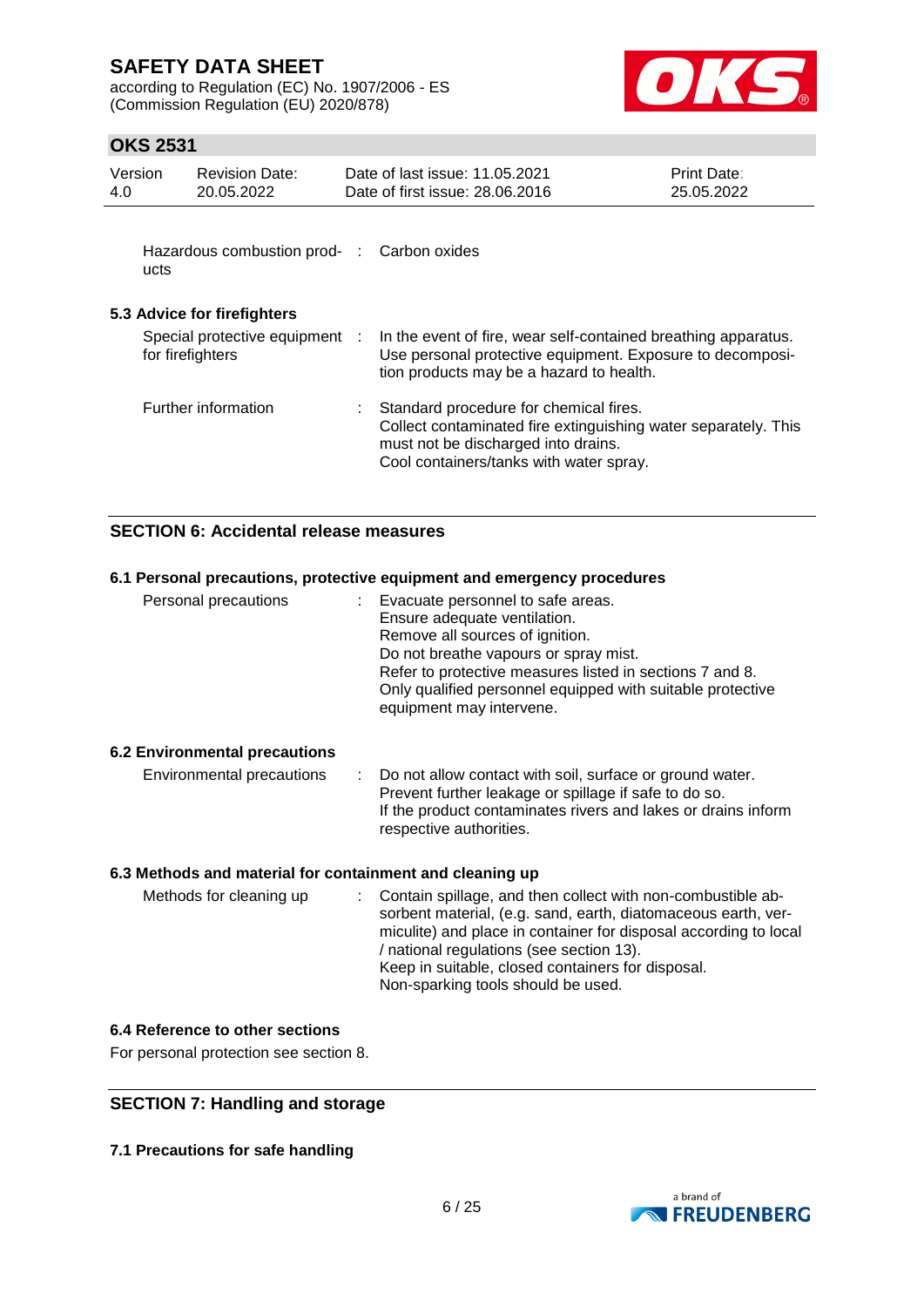according to Regulation (EC) No. 1907/2006 - ES (Commission Regulation (EU) 2020/878)



## **OKS 2531**

| Version<br>4.0          | <b>Revision Date:</b><br>20.05.2022              | Date of last issue: 11.05.2021<br>Date of first issue: 28.06.2016                                                                                                                                                                                                                                                                                                                                                                                                                                                                                                                                                                                                                                                                                                                                                                                                            | Print Date:<br>25.05.2022 |  |
|-------------------------|--------------------------------------------------|------------------------------------------------------------------------------------------------------------------------------------------------------------------------------------------------------------------------------------------------------------------------------------------------------------------------------------------------------------------------------------------------------------------------------------------------------------------------------------------------------------------------------------------------------------------------------------------------------------------------------------------------------------------------------------------------------------------------------------------------------------------------------------------------------------------------------------------------------------------------------|---------------------------|--|
| Advice on safe handling |                                                  | Do not use in areas without adequate ventilation.<br>Do not breathe vapours or spray mist.<br>In case of insufficient ventilation, wear suitable respiratory<br>equipment.<br>Avoid contact with skin and eyes.<br>For personal protection see section 8.<br>Keep away from fire, sparks and heated surfaces.<br>Smoking, eating and drinking should be prohibited in the ap-<br>plication area.<br>Wash hands and face before breaks and immediately after<br>handling the product.<br>Do not get in eyes or mouth or on skin.<br>Do not get on skin or clothing.<br>Do not ingest.<br>Do not use sparking tools.<br>These safety instructions also apply to empty packaging which<br>may still contain product residues.<br>Pressurized container: protect from sunlight and do not ex-<br>pose to temperatures exceeding 50 °C. Do not pierce or burn,<br>even after use. |                           |  |
| Hygiene measures        |                                                  | Wash face, hands and any exposed skin thoroughly after<br>handling.                                                                                                                                                                                                                                                                                                                                                                                                                                                                                                                                                                                                                                                                                                                                                                                                          |                           |  |
|                         |                                                  | 7.2 Conditions for safe storage, including any incompatibilities                                                                                                                                                                                                                                                                                                                                                                                                                                                                                                                                                                                                                                                                                                                                                                                                             |                           |  |
|                         | Requirements for storage<br>areas and containers | BEWARE: Aerosol is pressurized. Keep away from direct sun<br>exposure and temperatures over 50 °C. Do not open by force<br>or throw into fire even after use. Do not spray on flames or<br>red-hot objects. Store in accordance with the particular na-<br>tional regulations.                                                                                                                                                                                                                                                                                                                                                                                                                                                                                                                                                                                               |                           |  |
|                         | 7.3 Specific end use(s)                          |                                                                                                                                                                                                                                                                                                                                                                                                                                                                                                                                                                                                                                                                                                                                                                                                                                                                              |                           |  |
|                         | Specific use(s)                                  | Specific instructions for handling, not required.                                                                                                                                                                                                                                                                                                                                                                                                                                                                                                                                                                                                                                                                                                                                                                                                                            |                           |  |

### **SECTION 8: Exposure controls/personal protection**

#### **8.1 Control parameters**

#### **Occupational Exposure Limits**

| Components | CAS-No.   | Value type (Form<br>of exposure) | Control parameters | <b>Basis</b>       |  |  |
|------------|-----------|----------------------------------|--------------------|--------------------|--|--|
| xylene     | 1330-20-7 | VLA-ED                           | 50 ppm             | <b>ES VLA</b>      |  |  |
|            |           |                                  | 221 mg/m3          | $(2011 - 03 - 03)$ |  |  |
|            |           | Further information: Skin        |                    |                    |  |  |
|            |           | VLA-EC                           | 100 ppm            | <b>ES VLA</b>      |  |  |
|            |           |                                  | 442 mg/m3          | $(2011 - 03 - 03)$ |  |  |
|            |           | Further information: Skin        |                    |                    |  |  |
|            |           | TWA                              | 50 ppm             | 2000/39/EC         |  |  |

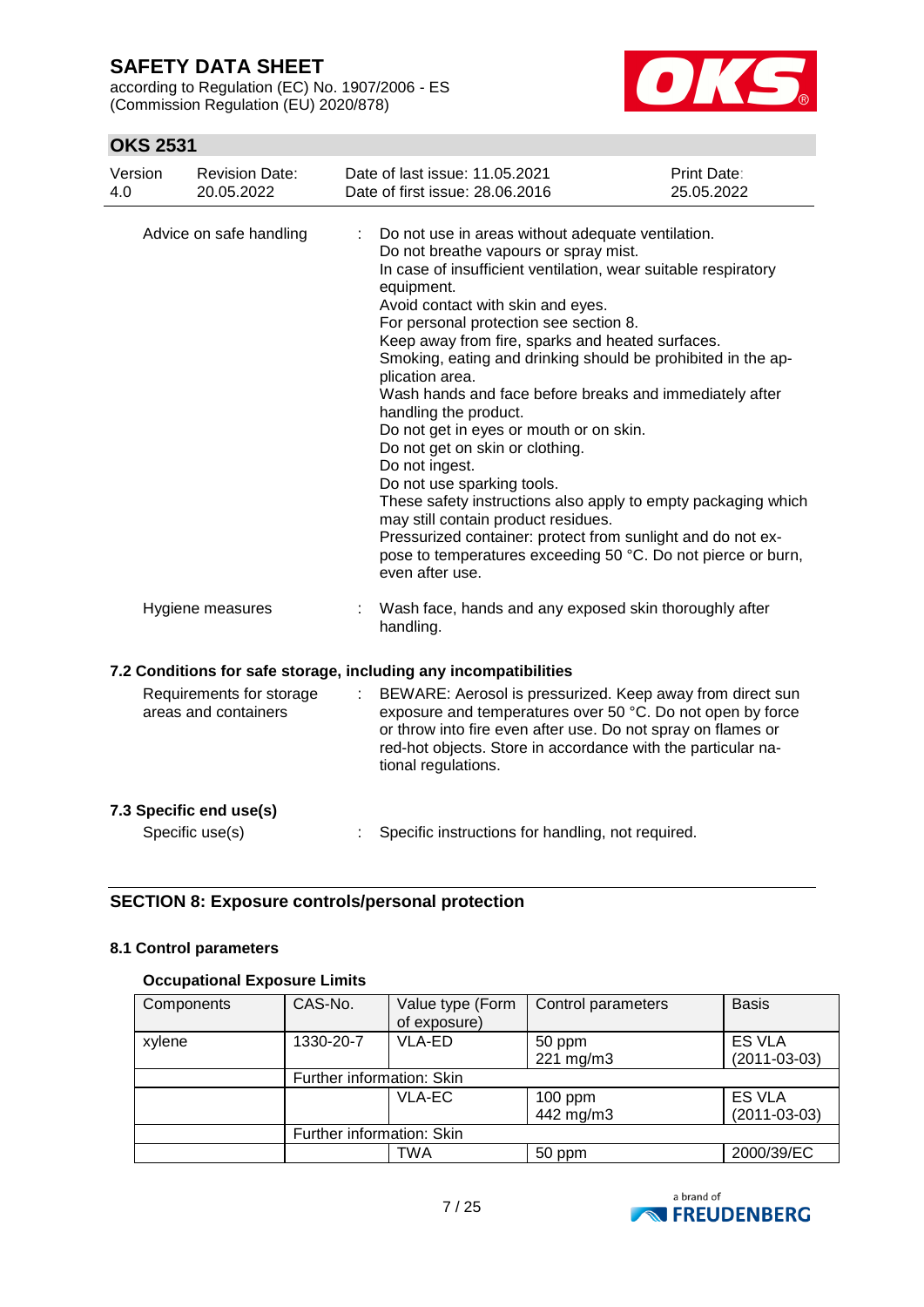according to Regulation (EC) No. 1907/2006 - ES (Commission Regulation (EU) 2020/878)



## **OKS 2531**

| Version | Revision Date: | Date of last issue: 11.05.2021  | <b>Print Date:</b> |
|---------|----------------|---------------------------------|--------------------|
| 4.0     | 20.05.2022     | Date of first issue: 28,06,2016 | 25.05.2022         |

|              |                                                                                                       |               | 221 mg/m3                                                                         | $(2000-06-16)$                      |  |  |
|--------------|-------------------------------------------------------------------------------------------------------|---------------|-----------------------------------------------------------------------------------|-------------------------------------|--|--|
|              | skin, Indicative                                                                                      |               | Further information: Identifies the possibility of significant uptake through the |                                     |  |  |
|              |                                                                                                       | <b>STEL</b>   | 100 ppm<br>442 mg/m3                                                              | 2000/39/EC<br>$(2000-06-16)$        |  |  |
|              | skin, Indicative                                                                                      |               | Further information: Identifies the possibility of significant uptake through the |                                     |  |  |
| propane      | 74-98-6                                                                                               | VLA-ED        | 1.000 ppm                                                                         | <b>ES VLA</b><br>$(2011 - 03 - 03)$ |  |  |
| butane       | 106-97-8                                                                                              | VLA-ED (gas)  | 1.000 ppm                                                                         | <b>ES VLA</b><br>$(2013 - 02 - 22)$ |  |  |
| isobutane    | 75-28-5                                                                                               | VLA-ED (gas)  | 1.000 ppm                                                                         | <b>ES VLA</b><br>$(2013 - 02 - 22)$ |  |  |
| acetone      | 67-64-1                                                                                               | <b>TWA</b>    | 500 ppm<br>1.210 mg/m3                                                            | 2000/39/EC<br>$(2000-06-16)$        |  |  |
|              | Further information: Indicative                                                                       |               |                                                                                   |                                     |  |  |
|              |                                                                                                       | <b>VLA-ED</b> | 500 ppm<br>1.210 mg/m3                                                            | <b>ES VLA</b><br>$(2011 - 03 - 03)$ |  |  |
| ethylbenzene | $100 - 41 - 4$                                                                                        | <b>TWA</b>    | 100 ppm<br>442 mg/m3                                                              | 2000/39/EC<br>$(2000-06-16)$        |  |  |
|              | skin, Indicative                                                                                      |               | Further information: Identifies the possibility of significant uptake through the |                                     |  |  |
|              |                                                                                                       | <b>STEL</b>   | 200 ppm<br>884 mg/m3                                                              | 2000/39/EC<br>$(2000-06-16)$        |  |  |
|              | Further information: Identifies the possibility of significant uptake through the<br>skin, Indicative |               |                                                                                   |                                     |  |  |
|              |                                                                                                       | VLA-ED        | 100 ppm<br>441 mg/m3                                                              | <b>ES VLA</b><br>$(2015 - 02 - 19)$ |  |  |
|              | Further information: Skin                                                                             |               |                                                                                   |                                     |  |  |
|              |                                                                                                       | <b>VLA-EC</b> | 200 ppm<br>884 mg/m3                                                              | <b>ES VLA</b><br>$(2015 - 02 - 19)$ |  |  |
|              | Further information: Skin                                                                             |               |                                                                                   |                                     |  |  |

### **Biological occupational exposure limits**

| Substance name | CAS-No.        | Control parameters                                                                       | Sampling time                  | <b>Basis</b>                  |
|----------------|----------------|------------------------------------------------------------------------------------------|--------------------------------|-------------------------------|
| xylene         | 1330-20-7      | methylhippuric<br>acids: 1.5 g/g cre-<br>atinine<br>(Urine)                              | end of shift                   | ES VLB<br>$(2011-03-$<br>(03) |
|                |                | methylhippuric<br>acids: 1 g/g creati-<br>nine<br>(Urine)                                | End of workday                 | ES VLB<br>(2014-01-<br>01)    |
| acetone        | 67-64-1        | Acetone: 50 mg/l<br>(Urine)                                                              | End of workday                 | ES VLB<br>(2011-03-<br>(03)   |
| ethylbenzene   | $100 - 41 - 4$ | sum of mandelic<br>acid and phenyl-<br>glyoxilic acid: 700<br>mg/g Creatinine<br>(Urine) | At the end of the<br>work week | ES VLB<br>(2015-02-<br>01)    |

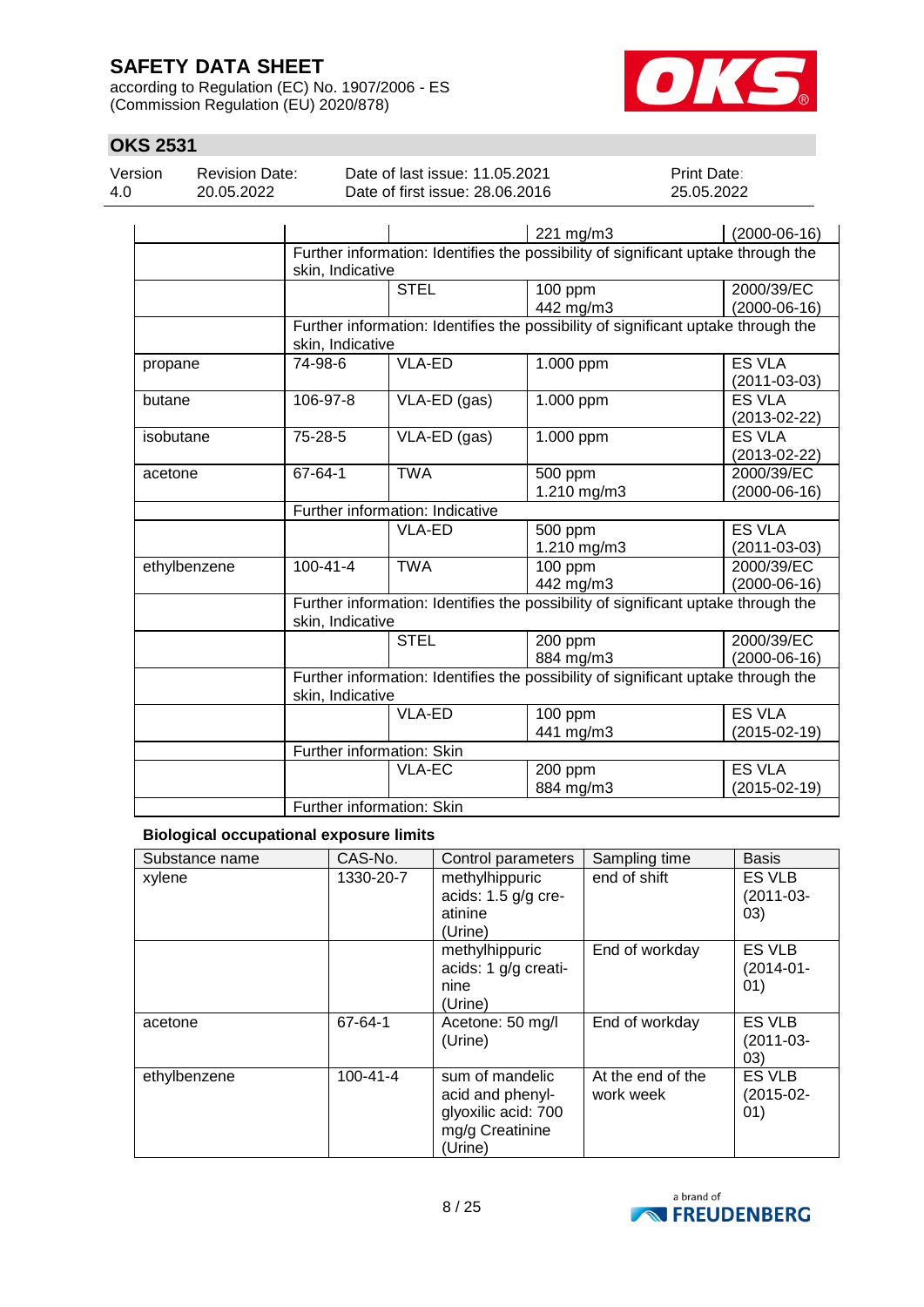according to Regulation (EC) No. 1907/2006 - ES (Commission Regulation (EU) 2020/878)



## **OKS 2531**

| Version | <b>Revision Date:</b> | Date of last issue: 11.05.2021  | <b>Print Date:</b> |
|---------|-----------------------|---------------------------------|--------------------|
| 4.0     | 20.05.2022            | Date of first issue: 28,06,2016 | 25.05.2022         |

#### **Derived No Effect Level (DNEL) according to Regulation (EC) No. 1907/2006:**

| Substance name                              | End Use        | <b>Exposure routes</b> | Potential health ef-<br>fects | Value              |
|---------------------------------------------|----------------|------------------------|-------------------------------|--------------------|
| $zinc$ powder $-$ zinc<br>dust (stabilised) | <b>Workers</b> | Inhalation             | Long-term systemic<br>effects | $5 \text{ mg/m}$ 3 |
|                                             | Workers        | Skin contact           | Long-term systemic<br>effects | 83 mg/kg           |

#### **Predicted No Effect Concentration (PNEC) according to Regulation (EC) No. 1907/2006:**

| Substance name                            | <b>Environmental Compartment</b>          | Value               |
|-------------------------------------------|-------------------------------------------|---------------------|
| zinc powder - zinc dust (stabi-<br>lised) | Fresh water                               | $0,0206$ mg/l       |
|                                           | Fresh water sediment                      | 235,6 mg/kg         |
|                                           | Marine water                              | $0,0061$ mg/l       |
|                                           | Marine sediment                           | $121 \text{ mg/kg}$ |
|                                           | Microbiological Activity in Sewage Treat- | $0,052$ mg/l        |
|                                           | ment Systems                              |                     |
|                                           | Soil                                      | $106,8$ mg/kg       |

#### **8.2 Exposure controls**

### **Engineering measures**

Use only in an area equipped with explosion proof exhaust ventilation. Handle only in a place equipped with local exhaust (or other appropriate exhaust).

#### **Personal protective equipment**

| Eye protection                                                        |   | Safety glasses with side-shields                                                                                                                                                                                                                                                                                                            |
|-----------------------------------------------------------------------|---|---------------------------------------------------------------------------------------------------------------------------------------------------------------------------------------------------------------------------------------------------------------------------------------------------------------------------------------------|
| Hand protection<br>Material<br>Break through time<br>Protective index |   | Fluorinated rubber<br>$>10$ min<br>Class 1                                                                                                                                                                                                                                                                                                  |
| Remarks                                                               |   | Wear protective gloves. The break through time depends<br>amongst other things on the material, the thickness and the<br>type of glove and therefore has to be measured for each<br>case.<br>The selected protective gloves have to satisfy the specifica-<br>tions of Regulation (EU) 2016/425 and the standard EN 374<br>derived from it. |
| Skin and body protection                                              | ÷ | Choose body protection in relation to its type, to the concen-<br>tration and amount of dangerous substances, and to the spe-<br>cific work-place.                                                                                                                                                                                          |
| Respiratory protection                                                |   | Respirator with combination filter for vapour/particulate (EN<br>141)<br>Short term only                                                                                                                                                                                                                                                    |
|                                                                       |   | Use respiratory protection unless adequate local exhaust ven-<br>tilation is provided or exposure assessment demonstrates that                                                                                                                                                                                                              |

exposures are within recommended exposure guidelines.

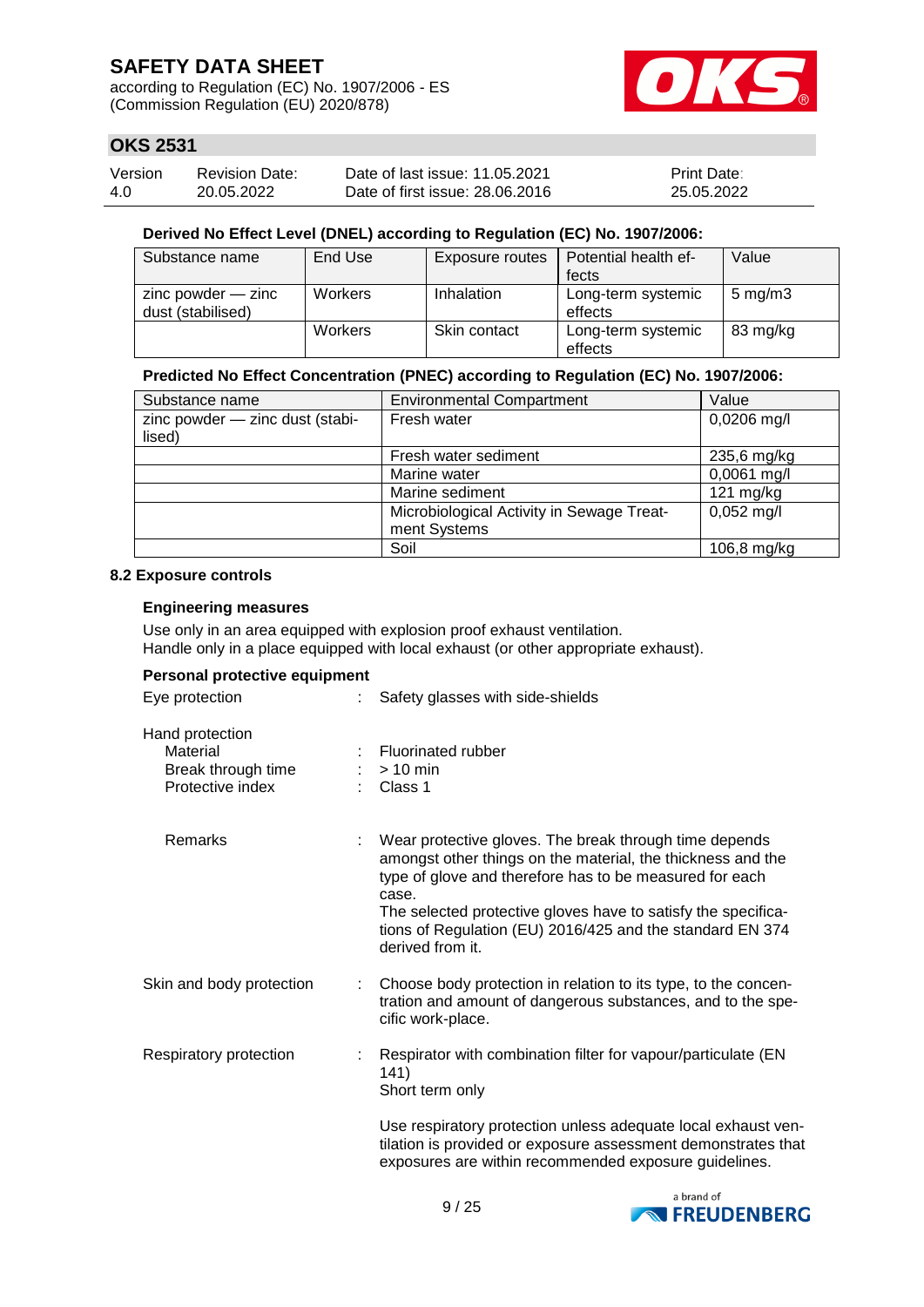according to Regulation (EC) No. 1907/2006 - ES (Commission Regulation (EU) 2020/878)



## **OKS 2531**

| Version | <b>Revision Date:</b>              | Date of last issue: 11.05.2021                                                                                                                                            | <b>Print Date:</b> |
|---------|------------------------------------|---------------------------------------------------------------------------------------------------------------------------------------------------------------------------|--------------------|
| 4.0     | 20.05.2022                         | Date of first issue: 28,06,2016                                                                                                                                           | 25.05.2022         |
|         | Filter type<br>Protective measures | ABEK-P3-filter<br>The type of protective equipment must be selected according<br>to the concentration and amount of the dangerous substance<br>at the specific workplace. |                    |

### **SECTION 9: Physical and chemical properties**

### **9.1 Information on basic physical and chemical properties**

| Physical state                                                 |                           | aerosol                                                       |
|----------------------------------------------------------------|---------------------------|---------------------------------------------------------------|
| Colour                                                         | ÷                         | silver                                                        |
| Odour                                                          |                           | characteristic                                                |
| <b>Odour Threshold</b>                                         |                           | No data available                                             |
|                                                                |                           |                                                               |
| Melting point/range                                            | $\mathbb{R}^{\mathbb{Z}}$ | No data available                                             |
| Boiling point/boiling range                                    | ÷                         | -161 °C (1.013 hPa)                                           |
| Flammability (solid, gas)                                      | ÷                         | Extremely flammable aerosol.                                  |
| Upper explosion limit / Upper :<br>flammability limit          |                           | 10,9 %(V)                                                     |
| Lower explosion limit / Lower : 1,1 %(V)<br>flammability limit |                           |                                                               |
| Flash point                                                    | ÷                         | $-60 °C$<br>Method: Abel-Pensky                               |
| Auto-ignition temperature                                      | ÷                         | No data available                                             |
| Decomposition temperature                                      | ÷.                        | No data available                                             |
| pH                                                             | ÷                         | Not applicable<br>substance/mixture is non-soluble (in water) |
| Viscosity                                                      |                           |                                                               |
| Viscosity, dynamic                                             | ÷                         | No data available                                             |
| Viscosity, kinematic                                           | ÷                         | $<$ 20,5 mm2/s (40 °C)                                        |
| Solubility(ies)<br>Water solubility                            | ÷                         | insoluble                                                     |

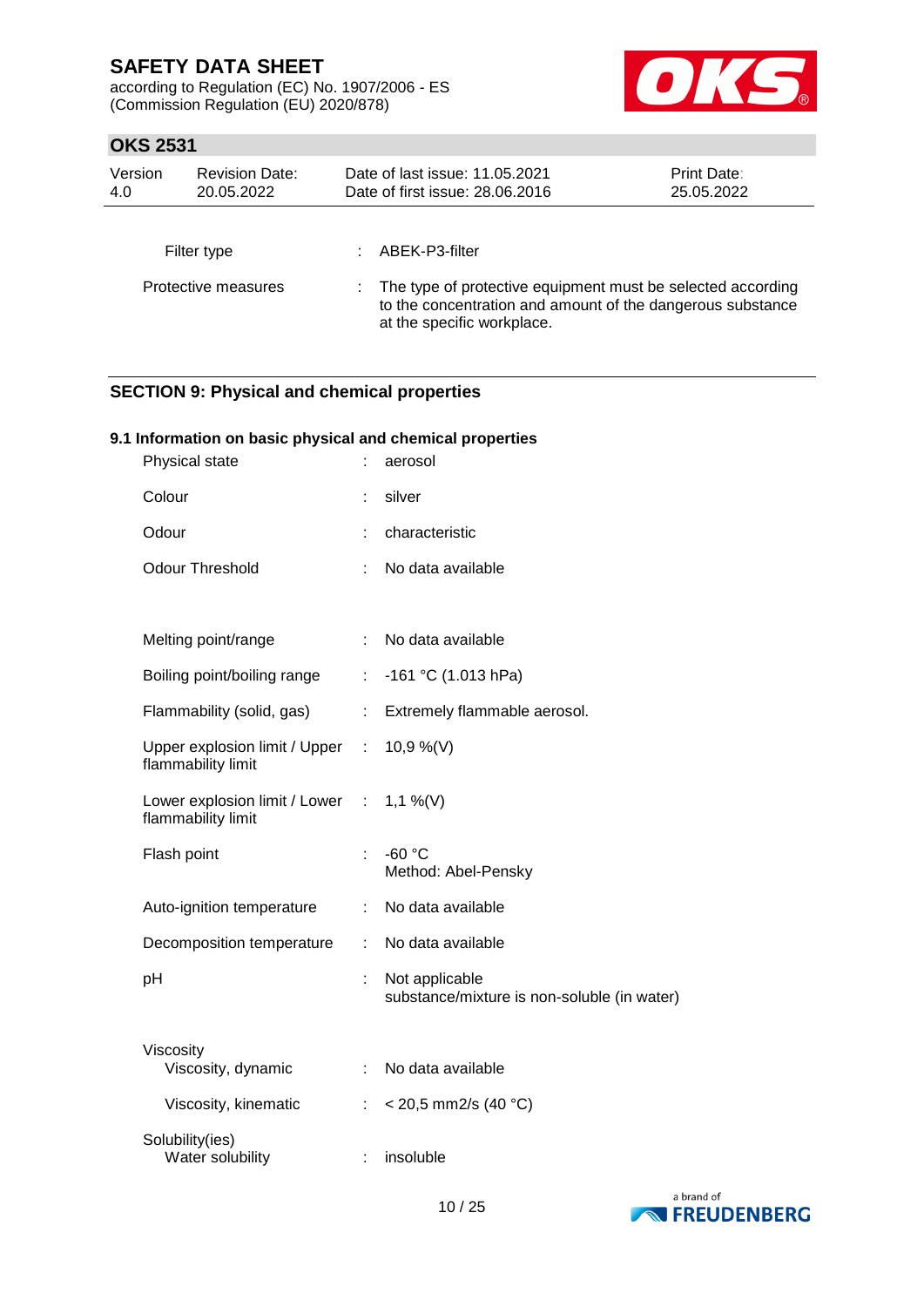according to Regulation (EC) No. 1907/2006 - ES (Commission Regulation (EU) 2020/878)



## **OKS 2531**

| Version<br>4.0 |                     | <b>Revision Date:</b><br>20.05.2022              |    | Date of last issue: 11.05.2021<br>Date of first issue: 28.06.2016    | <b>Print Date:</b><br>25.05.2022 |
|----------------|---------------------|--------------------------------------------------|----|----------------------------------------------------------------------|----------------------------------|
|                |                     | Solubility in other solvents : No data available |    |                                                                      |                                  |
|                |                     | Partition coefficient: n-<br>octanol/water       |    | No data available                                                    |                                  |
|                |                     | Vapour pressure                                  |    | 5.500 hPa (20 °C)                                                    |                                  |
|                |                     | Relative density                                 | ÷. | 0,66(20 °C)<br>Reference substance: Water<br>The value is calculated |                                  |
|                | Density             |                                                  |    | 0,66 g/cm3<br>(20 °C)                                                |                                  |
|                | <b>Bulk density</b> |                                                  |    | No data available                                                    |                                  |
|                |                     | Relative vapour density                          | ÷  | No data available                                                    |                                  |
|                |                     | 9.2 Other information                            |    |                                                                      |                                  |
|                | Explosives          |                                                  |    | Not explosive                                                        |                                  |
|                |                     | Oxidizing properties                             |    | No data available                                                    |                                  |
|                | Self-ignition       |                                                  |    | No data available                                                    |                                  |
|                |                     | Metal corrosion rate                             |    | Not corrosive to metals                                              |                                  |
|                |                     | Evaporation rate                                 | t. | No data available                                                    |                                  |
|                |                     | Sublimation point                                | ÷  | No data available                                                    |                                  |

## **SECTION 10: Stability and reactivity**

| <b>10.1 Reactivity</b><br>No hazards to be specially mentioned.   |                                                                                                    |
|-------------------------------------------------------------------|----------------------------------------------------------------------------------------------------|
| <b>10.2 Chemical stability</b><br>Stable under normal conditions. |                                                                                                    |
| 10.3 Possibility of hazardous reactions                           |                                                                                                    |
| Hazardous reactions                                               | : No dangerous reaction known under conditions of normal use.                                      |
| 10.4 Conditions to avoid                                          |                                                                                                    |
| Conditions to avoid                                               | Heat, flames and sparks.<br>Strong sunlight for prolonged periods.<br>Risk of receptacle bursting. |

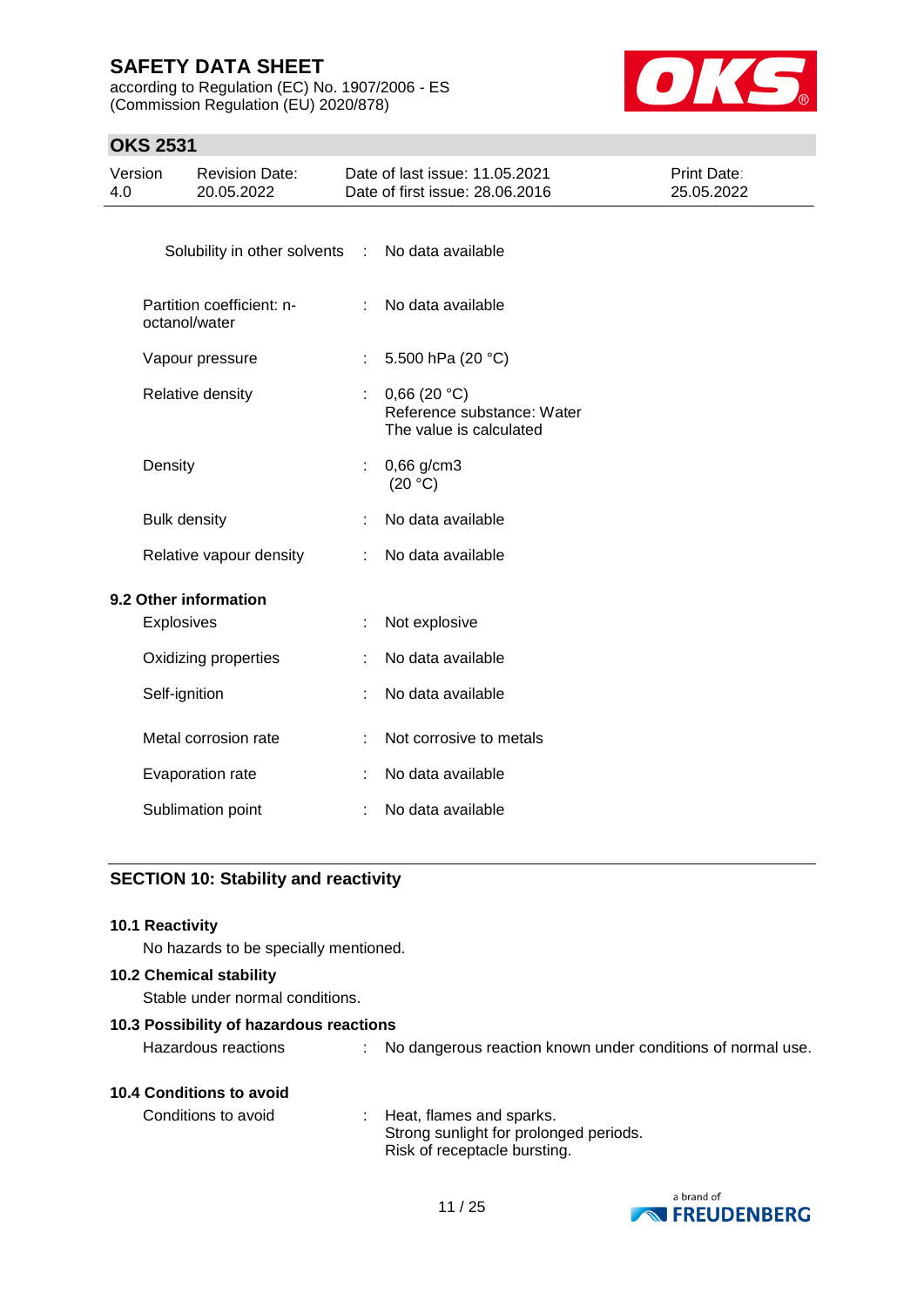according to Regulation (EC) No. 1907/2006 - ES (Commission Regulation (EU) 2020/878)



## **OKS 2531**

| Version | <b>Revision Date:</b> | Date of last issue: 11.05.2021  | <b>Print Date:</b> |
|---------|-----------------------|---------------------------------|--------------------|
| 4.0     | 20.05.2022            | Date of first issue: 28,06,2016 | 25.05.2022         |

#### **10.5 Incompatible materials**

| Oxidizing agents |
|------------------|
|                  |

#### **10.6 Hazardous decomposition products**

No decomposition if stored and applied as directed.

### **SECTION 11: Toxicological information**

#### **11.1 Information on hazard classes as defined in Regulation (EC) No 1272/2008**

#### **Acute toxicity**

**Product:**

| Acute oral toxicity       |   | Remarks: This information is not available.                                                                                                                   |                                  |
|---------------------------|---|---------------------------------------------------------------------------------------------------------------------------------------------------------------|----------------------------------|
| Acute inhalation toxicity |   | LC50 (Rat): $> 1,0 - 5$ mg/l<br>Test atmosphere: dust/mist<br>Assessment: The component/mixture is moderately toxic after<br>short term inhalation.           |                                  |
|                           |   | Remarks: Harmful by inhalation.<br>Irritating to respiratory system.                                                                                          |                                  |
|                           |   | Symptoms: Inhalation may provoke the following symptoms:,<br>Respiratory disorder, Local irritation, Respiratory disorders                                    |                                  |
| Acute dermal toxicity     | ÷ | Symptoms: Redness, Local irritation                                                                                                                           |                                  |
|                           |   | Acute toxicity estimate: $> 2.000$ mg/kg<br>Method: Calculation method                                                                                        |                                  |
| Components:               |   |                                                                                                                                                               |                                  |
| xylene:                   |   |                                                                                                                                                               |                                  |
| Acute inhalation toxicity |   | LC50 (Rat): 21 mg/l<br>Exposure time: 4 h<br>Test atmosphere: vapour<br>Assessment: The component/mixture is moderately toxic after<br>short term inhalation. |                                  |
| Acute dermal toxicity     |   | LD50 Dermal $(Rat):$ > 1.000 mg/kg<br>Assessment: The component/mixture is moderately toxic after<br>single contact with skin.                                |                                  |
| acetone:                  |   |                                                                                                                                                               |                                  |
| Acute oral toxicity       | ÷ | LD50 Oral (Rat): 5.800 mg/kg                                                                                                                                  |                                  |
| ethylbenzene:             |   |                                                                                                                                                               |                                  |
| Acute inhalation toxicity | ÷ | (Rat): 17,5 mg/l                                                                                                                                              |                                  |
|                           |   | 12/25                                                                                                                                                         | a brand of<br><b>FREUDENBERG</b> |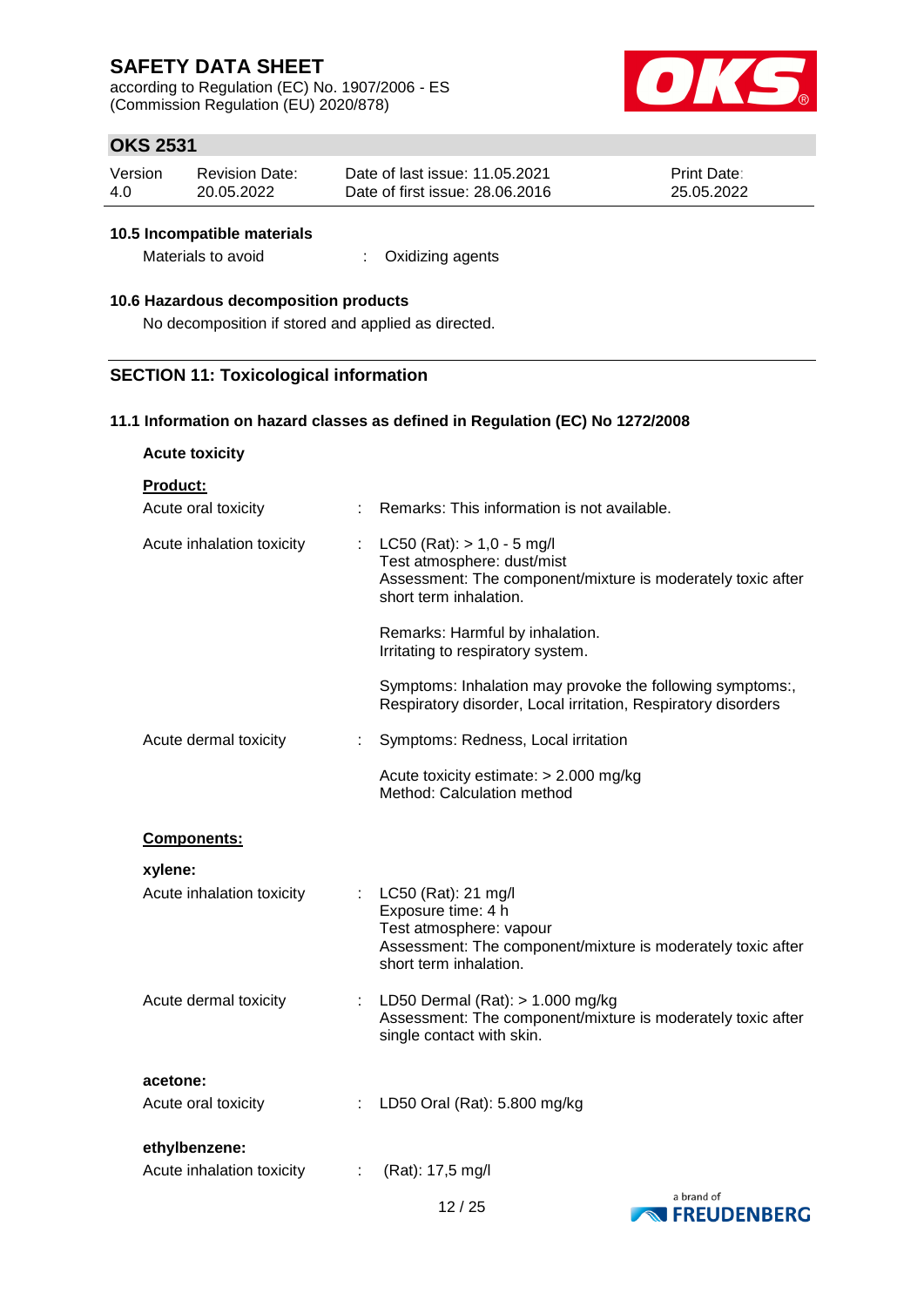according to Regulation (EC) No. 1907/2006 - ES (Commission Regulation (EU) 2020/878)



| Version<br>4.0 | <b>Revision Date:</b><br>20.05.2022   |    | Date of last issue: 11.05.2021<br>Date of first issue: 28.06.2016                                                                                                                                            | Print Date:<br>25.05.2022 |
|----------------|---------------------------------------|----|--------------------------------------------------------------------------------------------------------------------------------------------------------------------------------------------------------------|---------------------------|
|                |                                       |    | Exposure time: 4 h                                                                                                                                                                                           |                           |
|                | zinc powder - zinc dust (stabilised): |    |                                                                                                                                                                                                              |                           |
|                | Acute oral toxicity                   |    | LD50 (Rat): $> 2.000$ mg/kg<br>Method: OECD Test Guideline 401<br>GLP: yes<br>Assessment: The substance or mixture has no acute oral tox-<br>icity                                                           |                           |
|                | Acute inhalation toxicity             | ÷. | $LC50$ (Rat): $> 5,41$ mg/l<br>Exposure time: 4 h<br>Test atmosphere: dust/mist<br>Method: OECD Test Guideline 403<br>GLP: yes<br>Assessment: The substance or mixture has no acute inhala-<br>tion toxicity |                           |
|                | butane:                               |    |                                                                                                                                                                                                              |                           |
|                | Acute inhalation toxicity             |    | LC50 (Rat): 658 mg/l<br>Exposure time: 4 h<br>Test atmosphere: gas                                                                                                                                           |                           |
|                | isobutane:                            |    |                                                                                                                                                                                                              |                           |
|                | Acute inhalation toxicity             |    | LC50 (Rat): 658 mg/l<br>Exposure time: 4 h<br>Test atmosphere: gas                                                                                                                                           |                           |
|                | <b>Skin corrosion/irritation</b>      |    |                                                                                                                                                                                                              |                           |
|                | Product:                              |    |                                                                                                                                                                                                              |                           |
|                | Remarks                               |    | Irritating to skin.                                                                                                                                                                                          |                           |
|                | Components:                           |    |                                                                                                                                                                                                              |                           |
|                | xylene:                               |    |                                                                                                                                                                                                              |                           |
| Result         |                                       |    | Severe skin irritation                                                                                                                                                                                       |                           |
|                | acetone:                              |    |                                                                                                                                                                                                              |                           |
| Result         |                                       |    | Repeated exposure may cause skin dryness or cracking.                                                                                                                                                        |                           |
|                | zinc powder - zinc dust (stabilised): |    |                                                                                                                                                                                                              |                           |
|                | Species                               |    | Rabbit                                                                                                                                                                                                       |                           |
| Result         | Assessment                            |    | No skin irritation<br>No skin irritation                                                                                                                                                                     |                           |

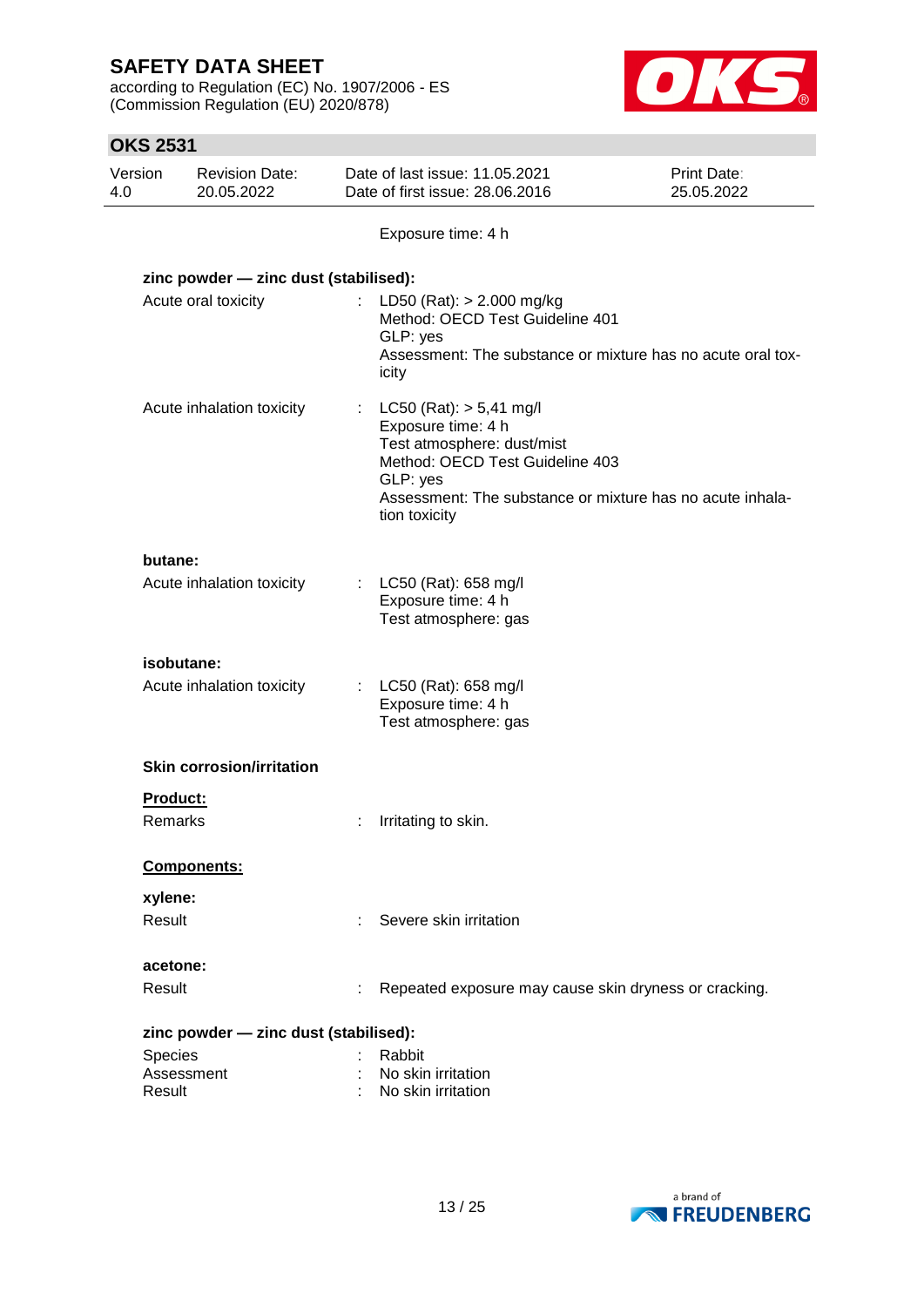according to Regulation (EC) No. 1907/2006 - ES (Commission Regulation (EU) 2020/878)



| <b>OKS 2531</b>  |                                          |                           |                                                                                  |                           |
|------------------|------------------------------------------|---------------------------|----------------------------------------------------------------------------------|---------------------------|
| Version<br>4.0   | <b>Revision Date:</b><br>20.05.2022      |                           | Date of last issue: 11.05.2021<br>Date of first issue: 28,06,2016                | Print Date:<br>25.05.2022 |
|                  | Serious eye damage/eye irritation        |                           |                                                                                  |                           |
| <b>Product:</b>  |                                          |                           |                                                                                  |                           |
| Result           |                                          |                           | Eye irritation                                                                   |                           |
| Remarks          |                                          |                           | Irritating to eyes.                                                              |                           |
|                  | <b>Components:</b>                       |                           |                                                                                  |                           |
| acetone:         |                                          |                           |                                                                                  |                           |
| Species          |                                          |                           | Rabbit                                                                           |                           |
| Result           |                                          |                           | Eye irritation                                                                   |                           |
|                  | zinc powder - zinc dust (stabilised):    |                           |                                                                                  |                           |
| Species          |                                          |                           | Rabbit                                                                           |                           |
|                  | Exposure time<br>Assessment              |                           | 24 h                                                                             |                           |
| Method           |                                          |                           | No eye irritation<br><b>OECD Test Guideline 405</b>                              |                           |
| Result           |                                          |                           | No eye irritation                                                                |                           |
| GLP              |                                          |                           | yes                                                                              |                           |
|                  | <b>Respiratory or skin sensitisation</b> |                           |                                                                                  |                           |
| Product:         |                                          |                           |                                                                                  |                           |
| <b>Remarks</b>   |                                          | $\mathbb{R}^{\mathbb{Z}}$ | This information is not available.                                               |                           |
|                  | Components:                              |                           |                                                                                  |                           |
|                  | zinc powder - zinc dust (stabilised):    |                           |                                                                                  |                           |
| <b>Species</b>   |                                          |                           | Guinea pig                                                                       |                           |
|                  | Assessment                               |                           | Did not cause sensitisation on laboratory animals.                               |                           |
| Method<br>Result |                                          |                           | OECD Test Guideline 406                                                          |                           |
| <b>GLP</b>       |                                          |                           | Did not cause sensitisation on laboratory animals.<br>yes                        |                           |
|                  | Germ cell mutagenicity                   |                           |                                                                                  |                           |
| Product:         |                                          |                           |                                                                                  |                           |
|                  | Genotoxicity in vitro                    |                           | Remarks: No data available                                                       |                           |
|                  | Genotoxicity in vivo                     |                           | Remarks: No data available                                                       |                           |
|                  | Components:                              |                           |                                                                                  |                           |
|                  | zinc powder - zinc dust (stabilised):    |                           |                                                                                  |                           |
| sessment         | Germ cell mutagenicity- As-              | $\sim 100$                | Tests on bacterial or mammalian cell cultures did not show<br>mutagenic effects. |                           |
|                  |                                          |                           |                                                                                  |                           |

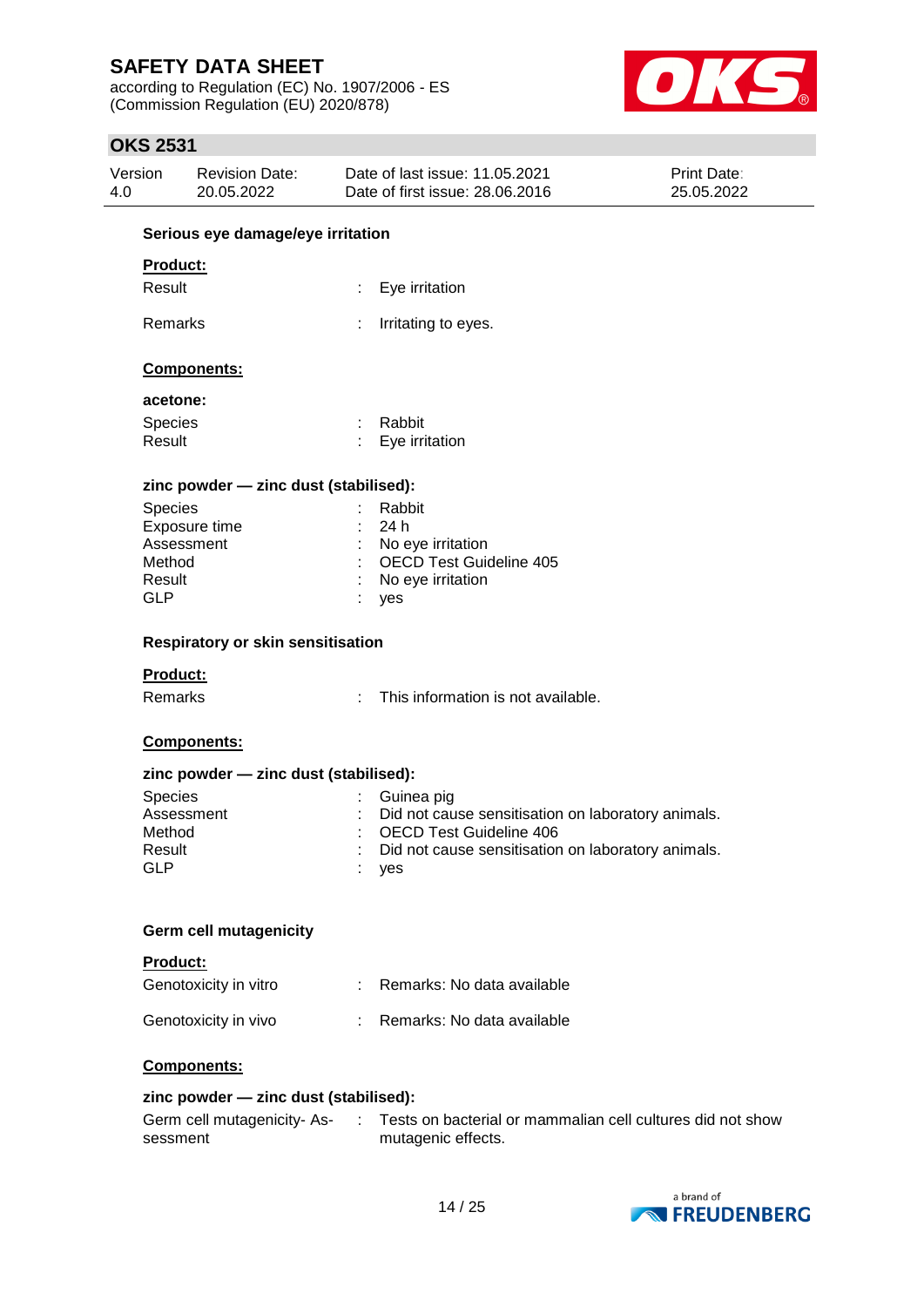according to Regulation (EC) No. 1907/2006 - ES (Commission Regulation (EU) 2020/878)



| Version<br>4.0 |                                       | <b>Revision Date:</b><br>20.05.2022   |               | Date of last issue: 11.05.2021<br>Date of first issue: 28.06.2016                                                             | <b>Print Date:</b><br>25.05.2022 |  |  |  |
|----------------|---------------------------------------|---------------------------------------|---------------|-------------------------------------------------------------------------------------------------------------------------------|----------------------------------|--|--|--|
|                |                                       | Carcinogenicity                       |               |                                                                                                                               |                                  |  |  |  |
|                | Product:<br>Remarks                   |                                       |               | No data available                                                                                                             |                                  |  |  |  |
|                |                                       | Components:                           |               |                                                                                                                               |                                  |  |  |  |
|                | zinc powder - zinc dust (stabilised): |                                       |               |                                                                                                                               |                                  |  |  |  |
|                | ment                                  | Carcinogenicity - Assess- :           |               | No evidence of carcinogenicity in animal studies.                                                                             |                                  |  |  |  |
|                |                                       | <b>Reproductive toxicity</b>          |               |                                                                                                                               |                                  |  |  |  |
|                | <b>Product:</b>                       |                                       |               |                                                                                                                               |                                  |  |  |  |
|                |                                       | Effects on fertility                  |               | : Remarks: No data available                                                                                                  |                                  |  |  |  |
|                | ment                                  | Effects on foetal develop-            |               | : Remarks: No data available                                                                                                  |                                  |  |  |  |
|                |                                       | Components:                           |               |                                                                                                                               |                                  |  |  |  |
|                |                                       | zinc powder - zinc dust (stabilised): |               |                                                                                                                               |                                  |  |  |  |
|                | Reproductive toxicity - As-           | $\sim 10^{11}$ m $^{-1}$              | - Fertility - |                                                                                                                               |                                  |  |  |  |
|                |                                       | sessment                              |               | No toxicity to reproduction<br>- Teratogenicity -                                                                             |                                  |  |  |  |
|                |                                       |                                       |               | No effects on or via lactation                                                                                                |                                  |  |  |  |
|                |                                       | <b>STOT - single exposure</b>         |               |                                                                                                                               |                                  |  |  |  |
|                | Product:                              |                                       |               |                                                                                                                               |                                  |  |  |  |
|                | Assessment                            | <b>Exposure routes</b>                |               | Inhalation<br>May cause respiratory irritation.                                                                               |                                  |  |  |  |
|                |                                       | Components:                           |               |                                                                                                                               |                                  |  |  |  |
|                | acetone:                              |                                       |               |                                                                                                                               |                                  |  |  |  |
|                | Assessment                            | <b>Exposure routes</b>                |               | Inhalation<br>May cause drowsiness or dizziness.                                                                              |                                  |  |  |  |
|                |                                       | <b>STOT - repeated exposure</b>       |               |                                                                                                                               |                                  |  |  |  |
|                | Product:                              |                                       |               |                                                                                                                               |                                  |  |  |  |
|                | Assessment                            | <b>Target Organs</b>                  |               | hearing organs<br>The substance or mixture is classified as specific target organ<br>toxicant, repeated exposure, category 2. |                                  |  |  |  |

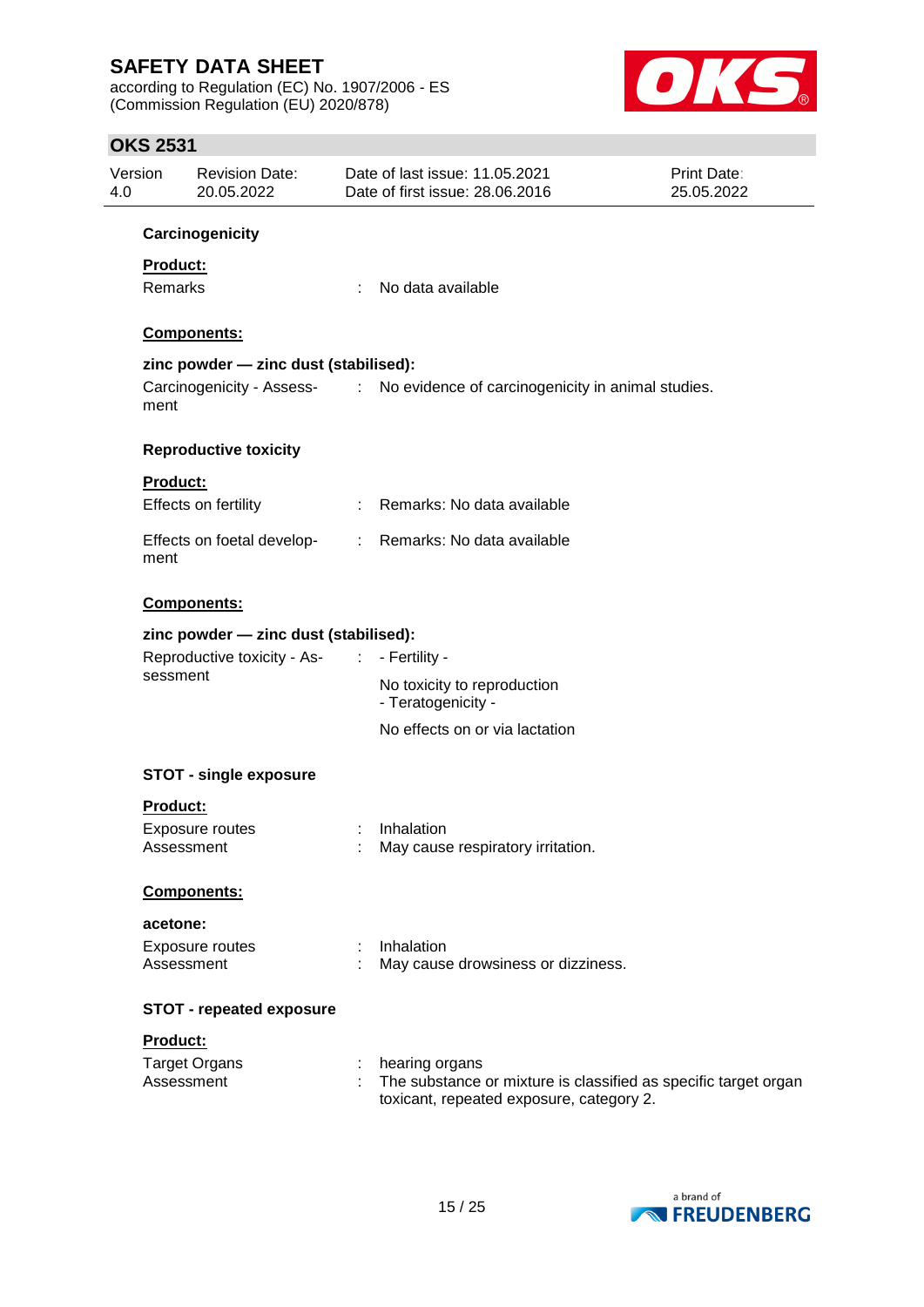according to Regulation (EC) No. 1907/2006 - ES (Commission Regulation (EU) 2020/878)



| 4.0 | UI LUU I<br>Version                | <b>Revision Date:</b><br>20.05.2022           | Date of last issue: 11.05.2021<br>Date of first issue: 28.06.2016                                                                                                                                                                                                         | Print Date:<br>25.05.2022 |
|-----|------------------------------------|-----------------------------------------------|---------------------------------------------------------------------------------------------------------------------------------------------------------------------------------------------------------------------------------------------------------------------------|---------------------------|
|     |                                    |                                               |                                                                                                                                                                                                                                                                           |                           |
|     |                                    | <b>Components:</b>                            |                                                                                                                                                                                                                                                                           |                           |
|     |                                    | ethylbenzene:                                 | hearing organs                                                                                                                                                                                                                                                            |                           |
|     | <b>Target Organs</b><br>Assessment |                                               | The substance or mixture is classified as specific target organ<br>toxicant, repeated exposure, category 2.                                                                                                                                                               |                           |
|     |                                    | <b>Repeated dose toxicity</b>                 |                                                                                                                                                                                                                                                                           |                           |
|     | Product:                           |                                               |                                                                                                                                                                                                                                                                           |                           |
|     | Remarks                            |                                               | This information is not available.                                                                                                                                                                                                                                        |                           |
|     |                                    | Components:                                   |                                                                                                                                                                                                                                                                           |                           |
|     |                                    | ethylbenzene:                                 |                                                                                                                                                                                                                                                                           |                           |
|     | Assessment                         |                                               | The substance or mixture is classified as specific target organ<br>toxicant, repeated exposure, category 2.                                                                                                                                                               |                           |
|     |                                    | <b>Aspiration toxicity</b>                    |                                                                                                                                                                                                                                                                           |                           |
|     | <b>Product:</b>                    | May be fatal if swallowed and enters airways. |                                                                                                                                                                                                                                                                           |                           |
|     |                                    | May be fatal if swallowed and enters airways. |                                                                                                                                                                                                                                                                           |                           |
|     |                                    | <b>Components:</b>                            |                                                                                                                                                                                                                                                                           |                           |
|     | xylene:                            |                                               |                                                                                                                                                                                                                                                                           |                           |
|     |                                    | May be fatal if swallowed and enters airways. |                                                                                                                                                                                                                                                                           |                           |
|     |                                    | ethylbenzene:                                 |                                                                                                                                                                                                                                                                           |                           |
|     |                                    | May be fatal if swallowed and enters airways  |                                                                                                                                                                                                                                                                           |                           |
|     |                                    | zinc powder - zinc dust (stabilised):         |                                                                                                                                                                                                                                                                           |                           |
|     |                                    | No aspiration toxicity classification         |                                                                                                                                                                                                                                                                           |                           |
|     |                                    | 11.2 Information on other hazards             |                                                                                                                                                                                                                                                                           |                           |
|     |                                    | <b>Endocrine disrupting properties</b>        |                                                                                                                                                                                                                                                                           |                           |
|     | Product:                           |                                               |                                                                                                                                                                                                                                                                           |                           |
|     | Assessment                         |                                               | The substance/mixture does not contain components consid-<br>ered to have endocrine disrupting properties according to<br>REACH Article 57(f) or Commission Delegated regulation<br>(EU) 2017/2100 or Commission Regulation (EU) 2018/605 at<br>levels of 0.1% or higher. |                           |

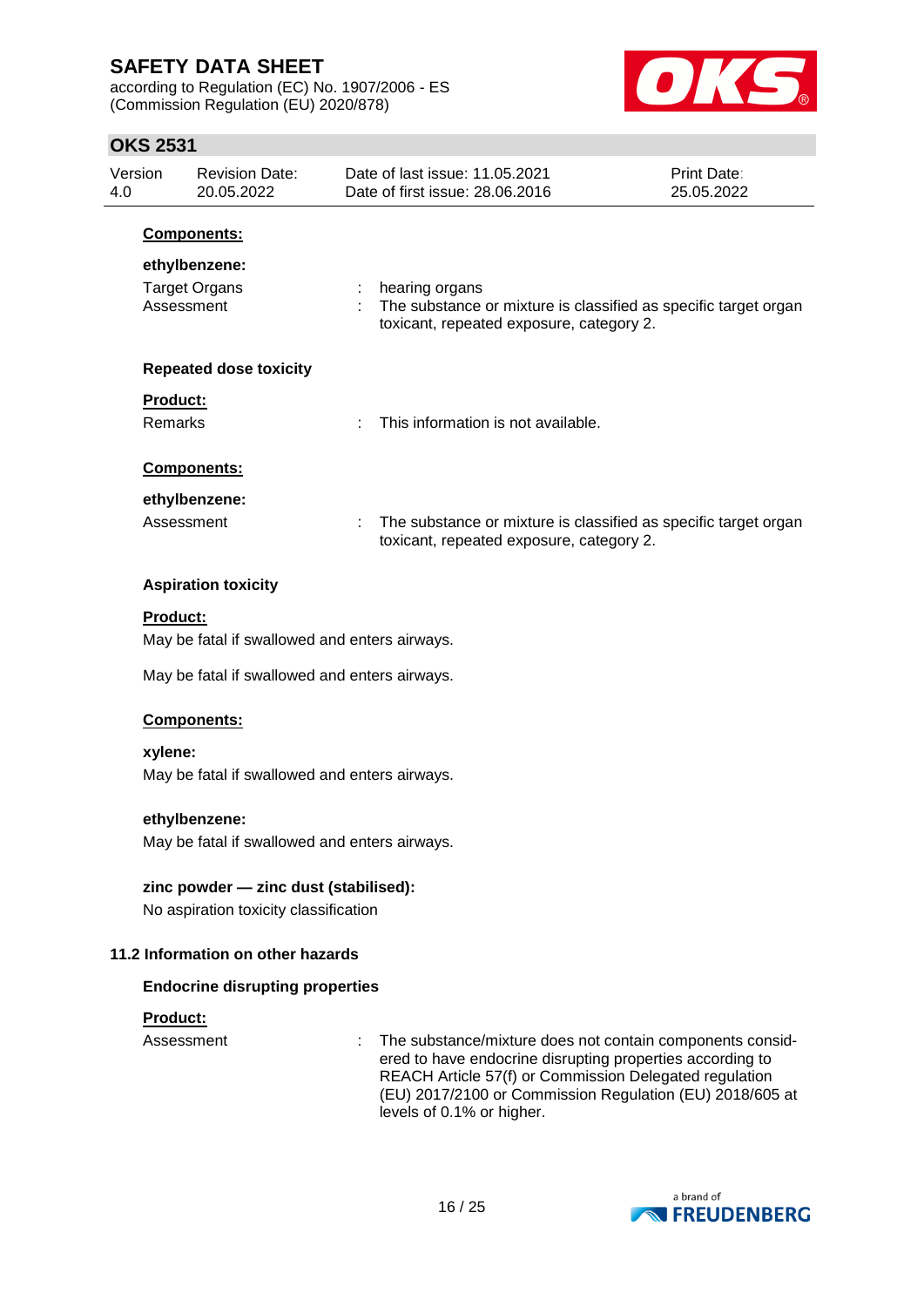according to Regulation (EC) No. 1907/2006 - ES (Commission Regulation (EU) 2020/878)



### **OKS 2531**

| Version | Revision Date: | Date of last issue: 11.05.2021  | <b>Print Date:</b> |
|---------|----------------|---------------------------------|--------------------|
| 4.0     | 20.05.2022     | Date of first issue: 28,06,2016 | 25.05.2022         |

### **Further information**

#### **Product:**

Remarks : Ingestion causes irritation of upper respiratory system and gastrointestinal disturbance.

### **SECTION 12: Ecological information**

#### **12.1 Toxicity**

| <b>Product:</b>                                                                     |                |                                                                                                                                                                   |
|-------------------------------------------------------------------------------------|----------------|-------------------------------------------------------------------------------------------------------------------------------------------------------------------|
| Toxicity to fish                                                                    |                | Remarks: Harmful to aquatic organisms, may cause long-term<br>adverse effects in the aquatic environment.                                                         |
| Toxicity to daphnia and other : Remarks: No data available<br>aquatic invertebrates |                |                                                                                                                                                                   |
| Toxicity to algae/aquatic<br>plants                                                 |                | : Remarks: No data available                                                                                                                                      |
| Toxicity to microorganisms                                                          |                | Remarks: No data available                                                                                                                                        |
| Components:                                                                         |                |                                                                                                                                                                   |
| zinc powder - zinc dust (stabilised):                                               |                |                                                                                                                                                                   |
| Toxicity to fish                                                                    |                | LC50 (Oncorhynchus kisutch (coho salmon)): 0,727 mg/l<br>Exposure time: 96 h<br>Test Type: static test                                                            |
| aquatic invertebrates                                                               |                | Toxicity to daphnia and other : EC50 (Daphnia magna (Water flea)): 0,937 mg/l<br>Exposure time: 48 h<br>Test Type: static test<br>Method: OECD Test Guideline 202 |
| M-Factor (Acute aquatic tox- : 1<br>icity)                                          |                |                                                                                                                                                                   |
| M-Factor (Chronic aquatic<br>toxicity)                                              | $\therefore$ 1 |                                                                                                                                                                   |
|                                                                                     |                |                                                                                                                                                                   |
| <b>Ecotoxicology Assessment</b><br>Acute aquatic toxicity                           |                | $\therefore$ Very toxic to aquatic life.                                                                                                                          |
| Chronic aquatic toxicity                                                            |                | Very toxic to aquatic life with long lasting effects.                                                                                                             |

#### **12.2 Persistence and degradability**

**Product:**

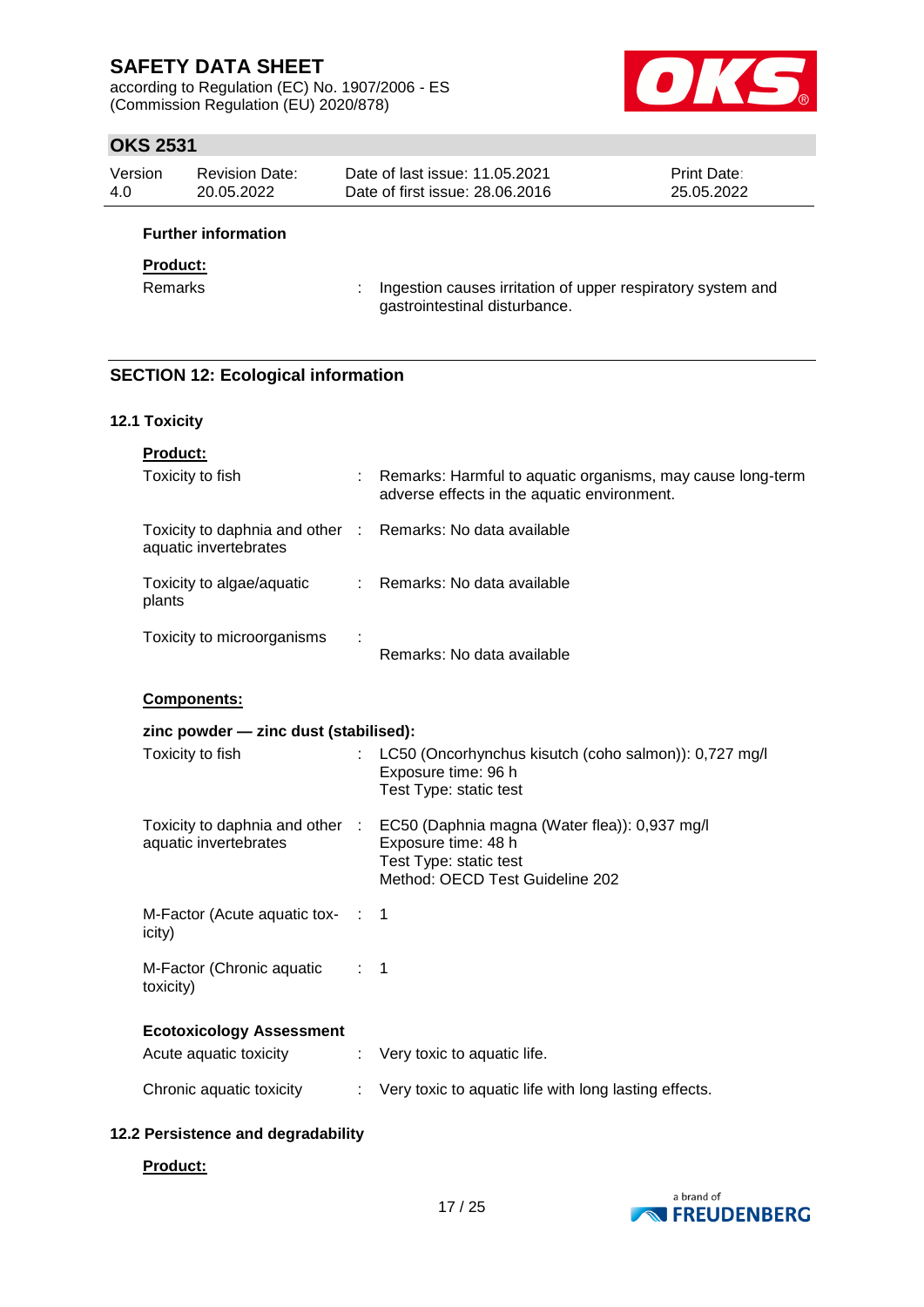according to Regulation (EC) No. 1907/2006 - ES (Commission Regulation (EU) 2020/878)



| Version<br>4.0 |            | <b>Revision Date:</b><br>20.05.2022                      |   | Date of last issue: 11.05.2021<br>Date of first issue: 28.06.2016 |                                                                                                                                                                                                                         | Print Date:<br>25.05.2022 |
|----------------|------------|----------------------------------------------------------|---|-------------------------------------------------------------------|-------------------------------------------------------------------------------------------------------------------------------------------------------------------------------------------------------------------------|---------------------------|
|                |            | Biodegradability                                         |   |                                                                   | Remarks: No data available                                                                                                                                                                                              |                           |
|                | ity        | Physico-chemical removabil- : Remarks: No data available |   |                                                                   |                                                                                                                                                                                                                         |                           |
|                |            | Components:                                              |   |                                                                   |                                                                                                                                                                                                                         |                           |
|                | acetone:   | Biodegradability                                         | ÷ |                                                                   | Result: rapidly biodegradable                                                                                                                                                                                           |                           |
|                |            |                                                          |   |                                                                   |                                                                                                                                                                                                                         |                           |
|                | Product:   | 12.3 Bioaccumulative potential                           |   |                                                                   |                                                                                                                                                                                                                         |                           |
|                |            | Bioaccumulation                                          |   |                                                                   | Remarks: This mixture contains no substance considered to<br>be persistent, bioaccumulating and toxic (PBT).<br>This mixture contains no substance considered to be very<br>persistent and very bioaccumulating (vPvB). |                           |
|                |            | <b>Components:</b>                                       |   |                                                                   |                                                                                                                                                                                                                         |                           |
|                | acetone:   |                                                          |   |                                                                   |                                                                                                                                                                                                                         |                           |
|                |            | <b>Bioaccumulation</b>                                   |   |                                                                   | Remarks: Does not bioaccumulate.                                                                                                                                                                                        |                           |
|                |            | Partition coefficient: n-<br>octanol/water               |   | log Pow: 0,2                                                      |                                                                                                                                                                                                                         |                           |
|                | propane:   | Partition coefficient: n-<br>octanol/water               | ÷ | log Pow: 2,36                                                     |                                                                                                                                                                                                                         |                           |
|                | butane:    |                                                          |   |                                                                   |                                                                                                                                                                                                                         |                           |
|                |            | Partition coefficient: n-<br>octanol/water               |   | log Pow: 2,89                                                     | Method: OECD Test Guideline 107                                                                                                                                                                                         |                           |
|                | isobutane: |                                                          |   |                                                                   |                                                                                                                                                                                                                         |                           |
|                |            | Partition coefficient: n-<br>octanol/water               |   | log Pow: 2,88                                                     | Method: OECD Test Guideline 107                                                                                                                                                                                         |                           |
|                |            | 12.4 Mobility in soil                                    |   |                                                                   |                                                                                                                                                                                                                         |                           |
|                | Product:   |                                                          |   |                                                                   |                                                                                                                                                                                                                         |                           |
|                | Mobility   |                                                          |   |                                                                   | Remarks: No data available                                                                                                                                                                                              |                           |
|                |            | Distribution among environ-<br>mental compartments       |   |                                                                   | Remarks: No data available                                                                                                                                                                                              |                           |

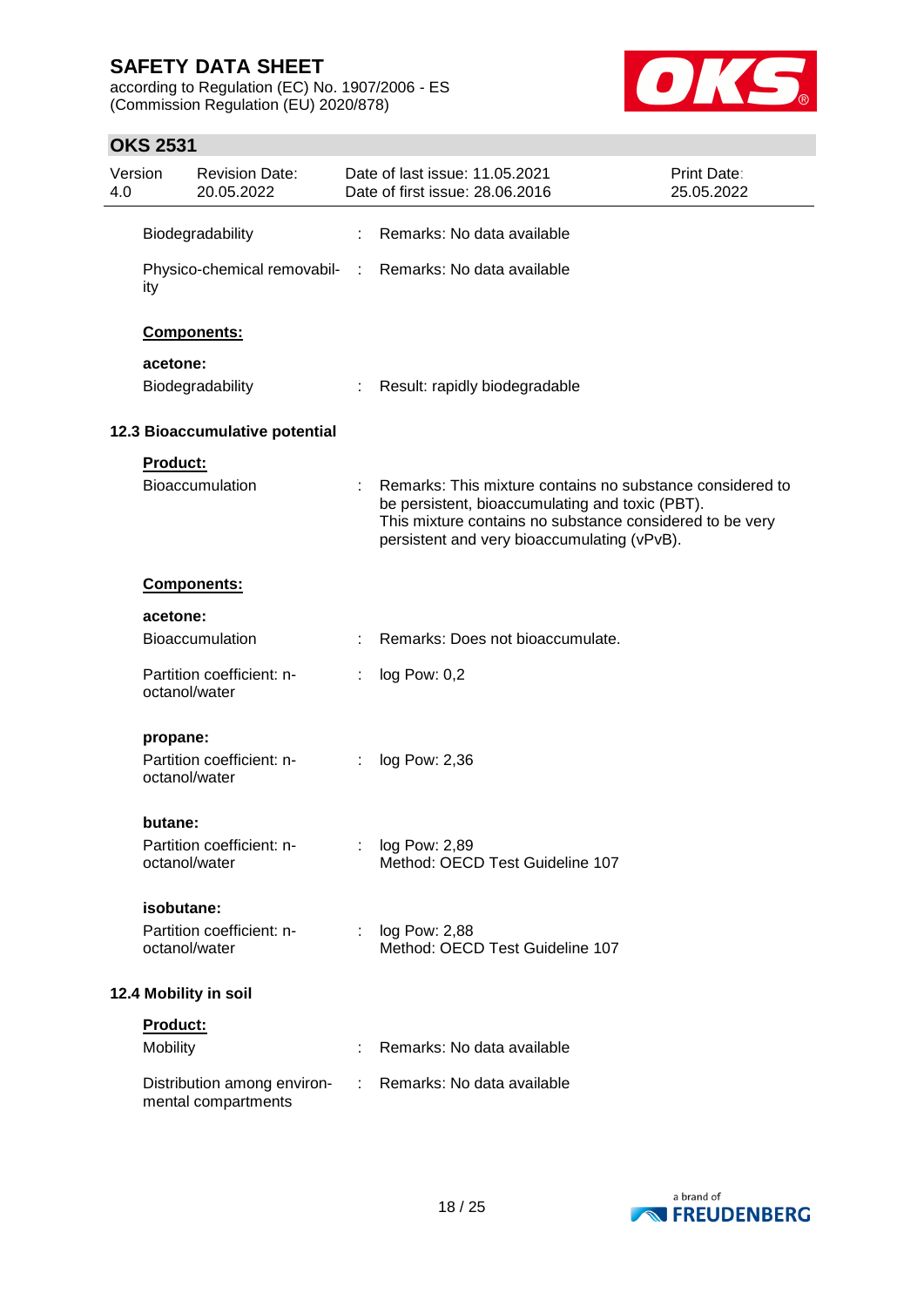according to Regulation (EC) No. 1907/2006 - ES (Commission Regulation (EU) 2020/878)



## **OKS 2531**

| Version | <b>Revision Date:</b> | Date of last issue: 11.05.2021  | <b>Print Date:</b> |
|---------|-----------------------|---------------------------------|--------------------|
| 4.0     | 20.05.2022            | Date of first issue: 28,06,2016 | 25.05.2022         |

#### **12.5 Results of PBT and vPvB assessment**

#### **Product:**

Assessment : This substance/mixture contains no components considered to be either persistent, bioaccumulative and toxic (PBT), or very persistent and very bioaccumulative (vPvB) at levels of 0.1% or higher.

#### **12.6 Endocrine disrupting properties**

|  |  |  | Product: |  |
|--|--|--|----------|--|
|--|--|--|----------|--|

Assessment : The substance/mixture does not contain components considered to have endocrine disrupting properties according to REACH Article 57(f) or Commission Delegated regulation (EU) 2017/2100 or Commission Regulation (EU) 2018/605 at levels of 0.1% or higher.

#### **12.7 Other adverse effects**

#### **Product:**

| Additional ecological infor- | Harmful to aquatic life with long lasting effects. |
|------------------------------|----------------------------------------------------|
| mation                       |                                                    |

### **SECTION 13: Disposal considerations**

| 13.1 Waste treatment methods |   |                                                                                                                                                                                                                     |
|------------------------------|---|---------------------------------------------------------------------------------------------------------------------------------------------------------------------------------------------------------------------|
| Product                      | ÷ | Do not dispose of with domestic refuse.<br>Dispose of as hazardous waste in compliance with local and<br>national regulations.                                                                                      |
|                              |   | Waste codes should be assigned by the user based on the<br>application for which the product was used.                                                                                                              |
| Contaminated packaging       | ÷ | Packaging that is not properly emptied must be disposed of as<br>the unused product.<br>Offer empty spray cans to an established disposal company.<br>Pressurized container: Do not pierce or burn, even after use. |
|                              |   | The following Waste Codes are only suggestions:                                                                                                                                                                     |
| Waste Code                   | ÷ | unused product, packagings not completely emptied<br>16 05 04*, gases in pressure containers (including halons)<br>containing hazardous substances                                                                  |

### **SECTION 14: Transport information**

**14.1 UN number or ID number**

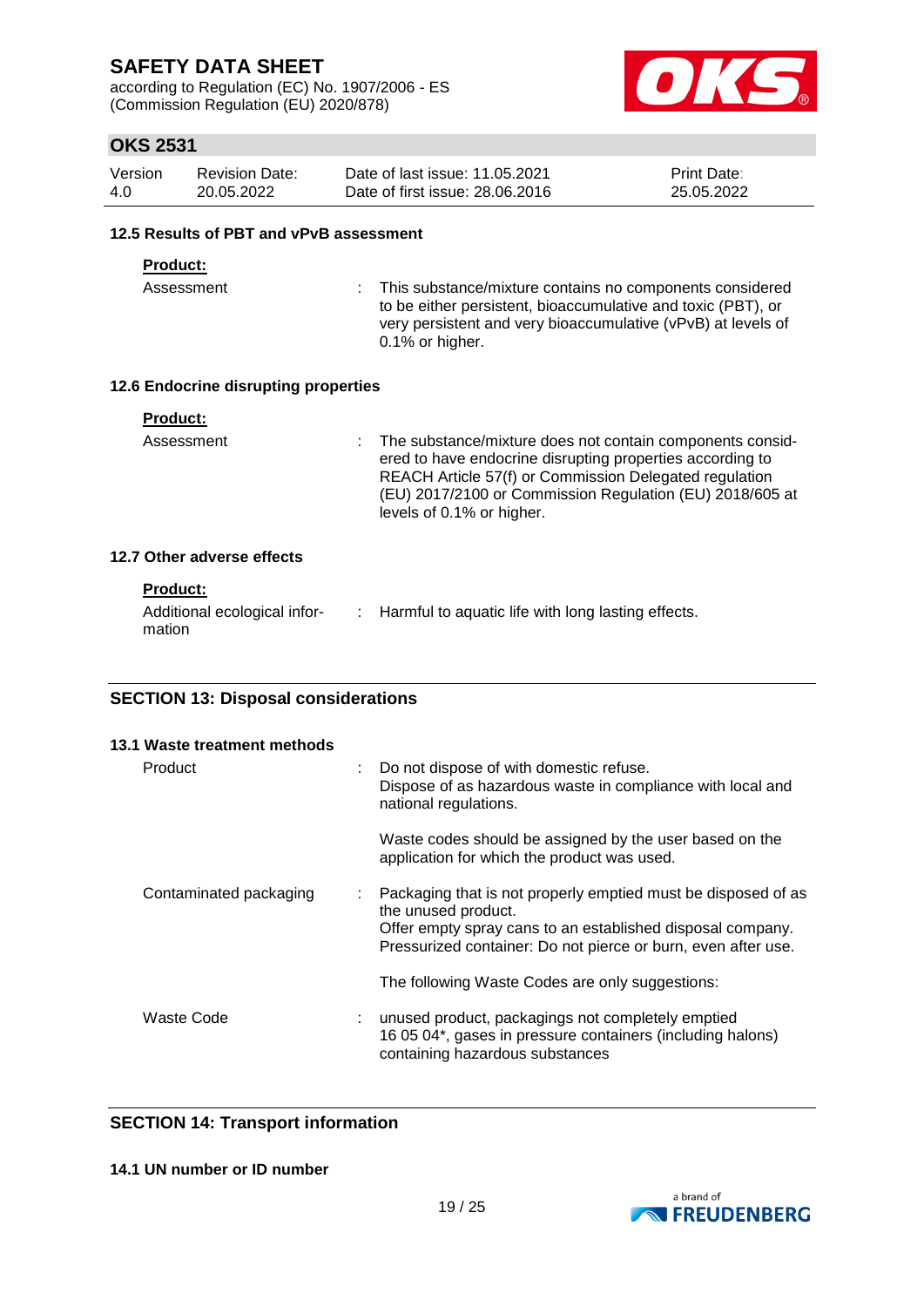according to Regulation (EC) No. 1907/2006 - ES (Commission Regulation (EU) 2020/878)



| Version<br>4.0 |                                   | <b>Revision Date:</b><br>20.05.2022                                                                  |    | Date of last issue: 11.05.2021<br>Date of first issue: 28.06.2016 | Print Date:<br>25.05.2022 |
|----------------|-----------------------------------|------------------------------------------------------------------------------------------------------|----|-------------------------------------------------------------------|---------------------------|
|                |                                   |                                                                                                      |    |                                                                   |                           |
|                | <b>ADR</b>                        |                                                                                                      |    | <b>UN 1950</b>                                                    |                           |
|                | <b>RID</b>                        |                                                                                                      |    | <b>UN 1950</b>                                                    |                           |
|                | <b>IMDG</b>                       |                                                                                                      |    | <b>UN 1950</b>                                                    |                           |
|                | <b>IATA</b>                       |                                                                                                      |    | <b>UN 1950</b>                                                    |                           |
|                |                                   | 14.2 UN proper shipping name                                                                         |    |                                                                   |                           |
|                | <b>ADR</b>                        |                                                                                                      | ÷. | <b>AEROSOLS</b>                                                   |                           |
|                | <b>RID</b>                        |                                                                                                      |    | <b>AEROSOLS</b>                                                   |                           |
|                | <b>IMDG</b>                       |                                                                                                      |    | <b>AEROSOLS</b>                                                   |                           |
|                | <b>IATA</b>                       |                                                                                                      |    | Aerosols, flammable                                               |                           |
|                |                                   | 14.3 Transport hazard class(es)                                                                      |    |                                                                   |                           |
|                | <b>ADR</b>                        |                                                                                                      |    | 2                                                                 |                           |
|                | <b>RID</b>                        |                                                                                                      |    | $\overline{2}$                                                    |                           |
|                | <b>IMDG</b>                       |                                                                                                      | ÷. | 2.1                                                               |                           |
|                | <b>IATA</b>                       |                                                                                                      | ÷. | 2.1                                                               |                           |
|                |                                   | 14.4 Packing group                                                                                   |    |                                                                   |                           |
|                | <b>ADR</b>                        |                                                                                                      |    |                                                                   |                           |
|                | Labels                            | Packing group<br><b>Classification Code</b><br>Tunnel restriction code                               |    | Not assigned by regulation<br>5F<br>2.1<br>(D)                    |                           |
|                | <b>RID</b><br>Labels              | Packing group<br><b>Classification Code</b><br><b>Hazard Identification Number</b>                   |    | Not assigned by regulation<br>5F<br>23<br>2.1                     |                           |
|                | <b>IMDG</b><br>Labels<br>EmS Code | Packing group                                                                                        |    | Not assigned by regulation<br>2.1<br>$F-D, S-U$                   |                           |
|                | aircraft)<br>Labels               | <b>IATA (Cargo)</b><br>Packing instruction (cargo<br>Packing instruction (LQ)<br>Packing group       | ÷. | 203<br>Y203<br>Not assigned by regulation<br>Flammable Gas        |                           |
|                | ger aircraft)<br>Labels           | <b>IATA (Passenger)</b><br>Packing instruction (passen-<br>Packing instruction (LQ)<br>Packing group | ÷. | 203<br>Y203<br>Not assigned by regulation<br>Flammable Gas        |                           |

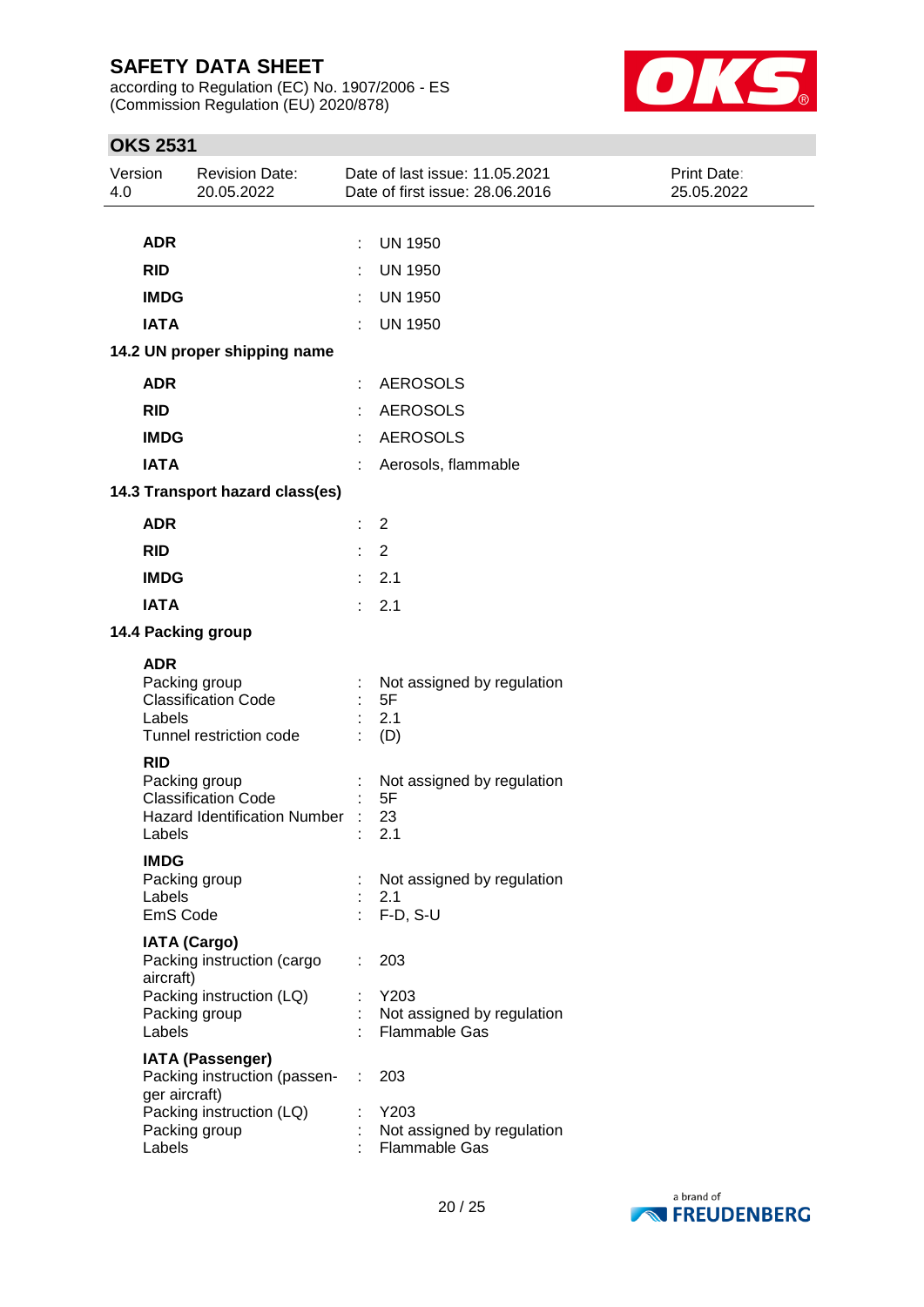according to Regulation (EC) No. 1907/2006 - ES (Commission Regulation (EU) 2020/878)



## **OKS 2531**

| Version | <b>Revision Date:</b> | Date of last issue: 11.05.2021  | <b>Print Date:</b> |
|---------|-----------------------|---------------------------------|--------------------|
| 4.0     | 20.05.2022            | Date of first issue: 28,06,2016 | 25.05.2022         |

#### **14.5 Environmental hazards**

| <b>ADR</b><br>Environmentally hazardous | no |
|-----------------------------------------|----|
| RID<br>Environmentally hazardous        | no |
| <b>IMDG</b><br>Marine pollutant         | no |

### **14.6 Special precautions for user**

The transport classification(s) provided herein are for informational purposes only, and solely based upon the properties of the unpackaged material as it is described within this Safety Data Sheet. Transportation classifications may vary by mode of transportation, package sizes, and variations in regional or country regulations.

#### **14.7 Maritime transport in bulk according to IMO instruments**

Remarks : Not applicable for product as supplied.

### **SECTION 15: Regulatory information**

#### **15.1 Safety, health and environmental regulations/legislation specific for the substance or mixture**

| REACH - Restrictions on the manufacture, placing on<br>the market and use of certain dangerous substances,<br>mixtures and articles (Annex XVII)   |    | Conditions of restriction for the fol-<br>lowing entries should be considered:<br>xylene (Number on list 3)<br>ethylbenzene (Number on list 3) |
|----------------------------------------------------------------------------------------------------------------------------------------------------|----|------------------------------------------------------------------------------------------------------------------------------------------------|
| REACH - Candidate List of Substances of Very High<br>Concern for Authorisation (Article 59).<br>(EU SVHC)                                          | t. | This product does not contain sub-<br>stances of very high concern (Regu-<br>lation (EC) No 1907/2006 (REACH),<br>Article 57).                 |
| REACH - List of substances subject to authorisation<br>(Annex XIV)<br>(EU. REACH-Annex XIV)                                                        |    | Not applicable                                                                                                                                 |
| Regulation (EC) No 1005/2009 on substances that de-<br>plete the ozone layer<br>(EC 1005/2009)                                                     | ÷. | Not applicable                                                                                                                                 |
| Regulation (EU) 2019/1021 on persistent organic pollu-<br>tants (recast)<br>(EU POP)                                                               | ÷  | Not applicable                                                                                                                                 |
| Regulation (EC) No 649/2012 of the European Parlia-<br>ment and the Council concerning the export and import<br>of dangerous chemicals<br>(EU PIC) |    | xylene<br>ethylbenzene                                                                                                                         |
| Regulation (EU) 2019/1148 on the marketing and use of :<br>explosives precursors                                                                   |    | Listed                                                                                                                                         |

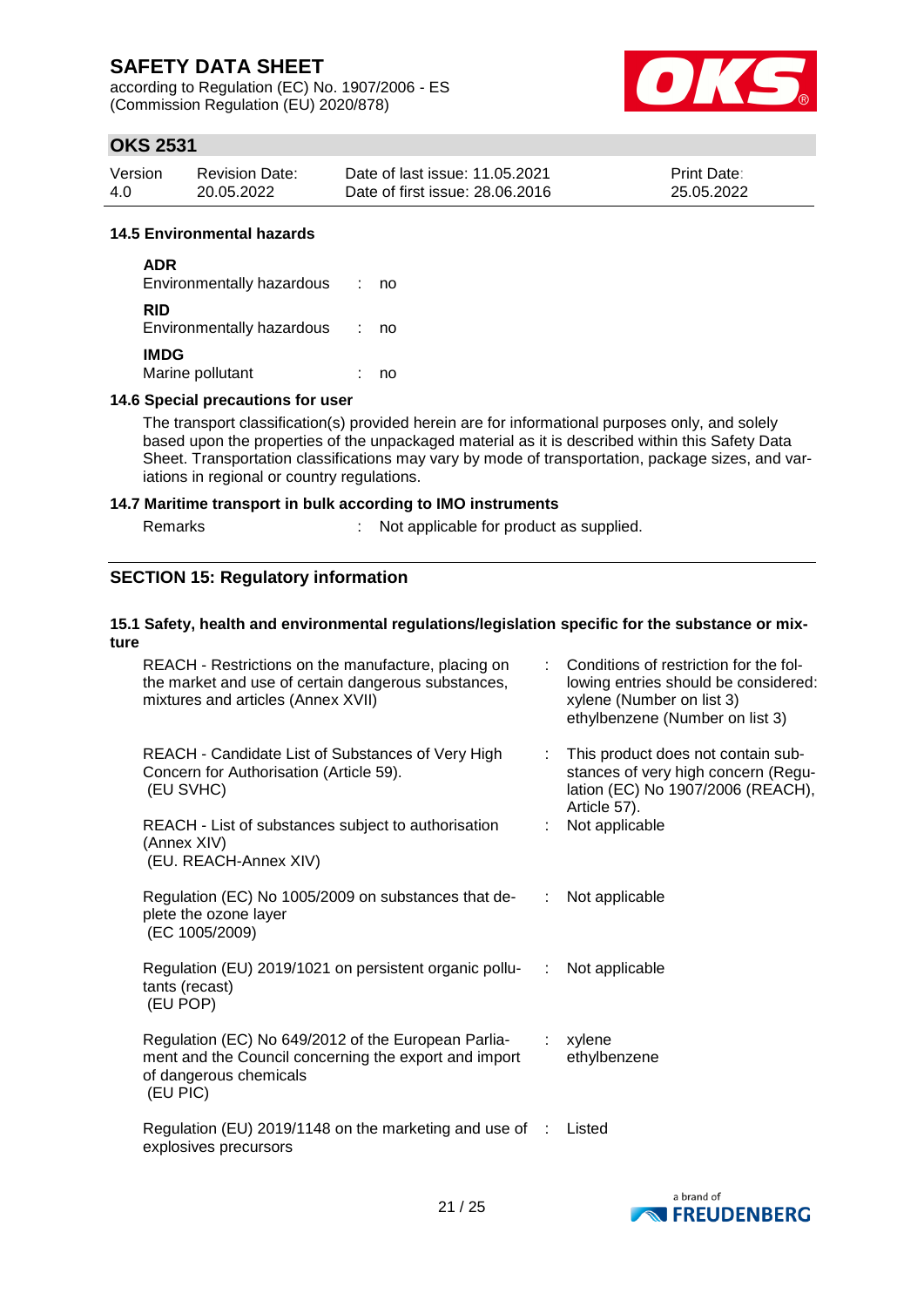according to Regulation (EC) No. 1907/2006 - ES (Commission Regulation (EU) 2020/878)



### **OKS 2531**

| Version<br>4.0                                                                                                                                                                                                                                                                                                                                                                                                                                        |          | <b>Revision Date:</b><br>20.05.2022                                                                                                                    |  | Date of last issue: 11.05.2021<br>Date of first issue: 28.06.2016 |  |                  |                                                                                                                                                                       | <b>Print Date:</b><br>25.05.2022                                 |
|-------------------------------------------------------------------------------------------------------------------------------------------------------------------------------------------------------------------------------------------------------------------------------------------------------------------------------------------------------------------------------------------------------------------------------------------------------|----------|--------------------------------------------------------------------------------------------------------------------------------------------------------|--|-------------------------------------------------------------------|--|------------------|-----------------------------------------------------------------------------------------------------------------------------------------------------------------------|------------------------------------------------------------------|
| This product is regulated by Regulation (EU) 2019/1148:<br>all suspicious transactions, and significant disappear-<br>ances and thefts should be reported to the relevant na-<br>tional contact point. Please see<br>https://ec.europa.eu/home-affairs/sites/ homeaf-<br>fairs/files/what-we-do/policies/crisis-and-<br>terrorism/explosives/explosives-<br>precur-<br>sors/docs/list_of_competent_authorities_and_national_c<br>ontact_points_en.pdf |          |                                                                                                                                                        |  |                                                                   |  |                  | acetone (ANNEX II)                                                                                                                                                    |                                                                  |
|                                                                                                                                                                                                                                                                                                                                                                                                                                                       |          |                                                                                                                                                        |  |                                                                   |  | : P5c            |                                                                                                                                                                       |                                                                  |
|                                                                                                                                                                                                                                                                                                                                                                                                                                                       |          |                                                                                                                                                        |  |                                                                   |  | P <sub>2</sub>   |                                                                                                                                                                       |                                                                  |
|                                                                                                                                                                                                                                                                                                                                                                                                                                                       | stances. | Seveso III: Directive 2012/18/EU of the European<br>Parliament and of the Council on the control of<br>major-accident hazards involving dangerous sub- |  |                                                                   |  | P <sub>3</sub> a | <b>FLAMMABLE AEROSOLS</b>                                                                                                                                             |                                                                  |
|                                                                                                                                                                                                                                                                                                                                                                                                                                                       |          |                                                                                                                                                        |  |                                                                   |  | 18               | ral gas                                                                                                                                                               | Liquefied extremely flammable<br>gases (including LPG) and natu- |
|                                                                                                                                                                                                                                                                                                                                                                                                                                                       |          | Volatile organic compounds                                                                                                                             |  |                                                                   |  |                  | Directive 2010/75/EU of 24 November 2010 on industrial<br>emissions (integrated pollution prevention and control)<br>Volatile organic compounds (VOC) content: 99,5 % |                                                                  |

#### **Other regulations:**

Take note of Directive 92/85/EEC regarding maternity protection or stricter national regulations, where applicable.

Take note of Directive 94/33/EC on the protection of young people at work or stricter national regulations, where applicable.

#### **15.2 Chemical safety assessment**

This information is not available.

### **SECTION 16: Other information**

#### **Full text of H-Statements**

| EUH066           | Repeated exposure may cause skin dryness or cracking. |
|------------------|-------------------------------------------------------|
| H <sub>220</sub> | : Extremely flammable gas.                            |
| H <sub>225</sub> | : Highly flammable liquid and vapour.                 |
| H <sub>226</sub> | : Flammable liquid and vapour.                        |
| H <sub>280</sub> | : Contains gas under pressure; may explode if heated. |
| H304             | : May be fatal if swallowed and enters airways.       |

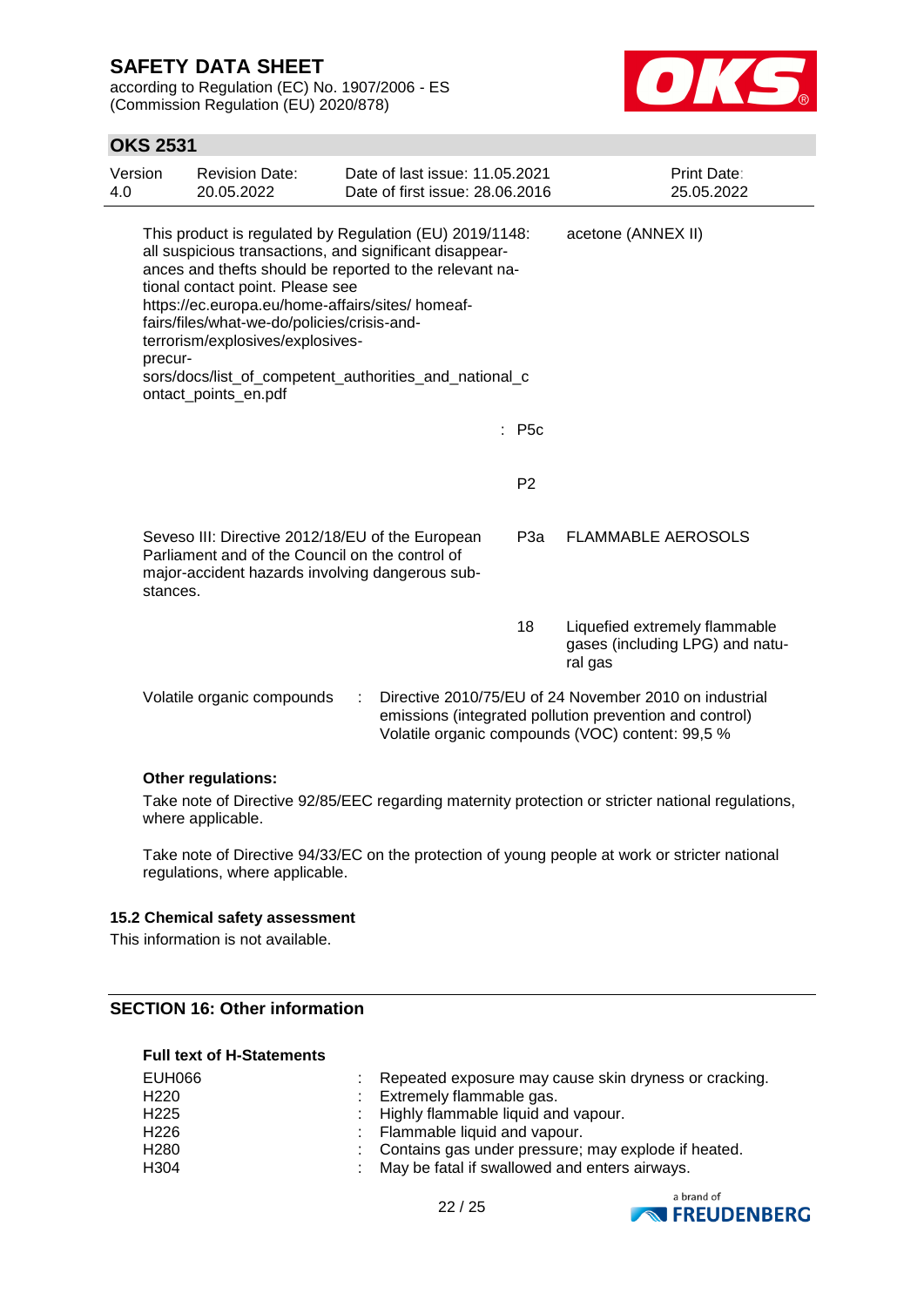according to Regulation (EC) No. 1907/2006 - ES (Commission Regulation (EU) 2020/878)



### **OKS 2531**

| Version<br>4.0    | <b>Revision Date:</b><br>20.05.2022 | Date of last issue: 11.05.2021<br>Date of first issue: 28,06,2016     | Print Date:<br>25.05.2022 |
|-------------------|-------------------------------------|-----------------------------------------------------------------------|---------------------------|
|                   |                                     |                                                                       |                           |
| H312              |                                     | $\therefore$ Harmful in contact with skin.                            |                           |
| H <sub>315</sub>  |                                     | : Causes skin irritation.                                             |                           |
| H <sub>319</sub>  |                                     | Causes serious eye irritation.                                        |                           |
| H332              |                                     | Harmful if inhaled.                                                   |                           |
| H <sub>336</sub>  |                                     | : May cause drowsiness or dizziness.                                  |                           |
| H <sub>3</sub> 73 |                                     | May cause damage to organs through prolonged or repeated<br>exposure. |                           |
| H400              |                                     | $\therefore$ Very toxic to aquatic life.                              |                           |
| H410              |                                     | : Very toxic to aquatic life with long lasting effects.               |                           |
| EUH066            |                                     | Repeated exposure may cause skin dryness or cracking.                 |                           |
|                   | 医无肌 不可以不可能 医心理 医心理 医抗生物 医无线虫科 医心包   |                                                                       |                           |

**Full text of other abbreviations**

| Some organic substances may be marketed either in a specif-<br>ic isomeric form or as a mixture of several isomers. In this<br>case the supplier must state on the label whether the sub-<br>stance is a specific isomer or a mixture of isomers.                                                                                                                                                                                                                                                                                                        |
|----------------------------------------------------------------------------------------------------------------------------------------------------------------------------------------------------------------------------------------------------------------------------------------------------------------------------------------------------------------------------------------------------------------------------------------------------------------------------------------------------------------------------------------------------------|
| When put on the market gases have to be classified as "Gas-<br>es under pressure", in one of the groups compressed gas,<br>liquefied gas, refrigerated liquefied gas or dissolved gas. The<br>group depends on the physical state in which the gas is pack-<br>aged and therefore has to be assigned case by case. The<br>following codes are assigned: Press. Gas (Comp.) Press. Gas<br>(Lig.) Press. Gas (Ref. Lig.) Press. Gas (Diss.) Aerosols shall<br>not be classified as gases under pressure (See Annex I, Part<br>2, Section 2.3.2.1, Note 2). |
| Europe. Commission Directive 2000/39/EC establishing a first<br>list of indicative occupational exposure limit values                                                                                                                                                                                                                                                                                                                                                                                                                                    |
| Spain. Environmental Limits for exposure to Chemical agents<br>- Table 1: Occupational Exposure Values                                                                                                                                                                                                                                                                                                                                                                                                                                                   |
| Occupational Exposure Limits for Chemical Agents in Spain -<br><b>Biological Exposure Values</b>                                                                                                                                                                                                                                                                                                                                                                                                                                                         |
| Limit Value - eight hours                                                                                                                                                                                                                                                                                                                                                                                                                                                                                                                                |
| Short term exposure limit                                                                                                                                                                                                                                                                                                                                                                                                                                                                                                                                |
| <b>Environmental Daily Limit Value</b>                                                                                                                                                                                                                                                                                                                                                                                                                                                                                                                   |
| <b>Environmental Short Term Value</b>                                                                                                                                                                                                                                                                                                                                                                                                                                                                                                                    |
|                                                                                                                                                                                                                                                                                                                                                                                                                                                                                                                                                          |

ADN - European Agreement concerning the International Carriage of Dangerous Goods by Inland Waterways; ADR - Agreement concerning the International Carriage of Dangerous Goods by Road; AIIC - Australian Inventory of Industrial Chemicals; ASTM - American Society for the Testing of Materials; bw - Body weight; CLP - Classification Labelling Packaging Regulation; Regulation (EC) No 1272/2008; CMR - Carcinogen, Mutagen or Reproductive Toxicant; DIN - Standard of the German Institute for Standardisation; DSL - Domestic Substances List (Canada); ECHA - European Chemicals Agency; EC-Number - European Community number; ECx - Concentration associated with x% response; ELx - Loading rate associated with x% response; EmS - Emergency Schedule; ENCS - Existing and New Chemical Substances (Japan); ErCx - Concentration associated with x% growth rate response; GHS - Globally Harmonized System; GLP - Good La-

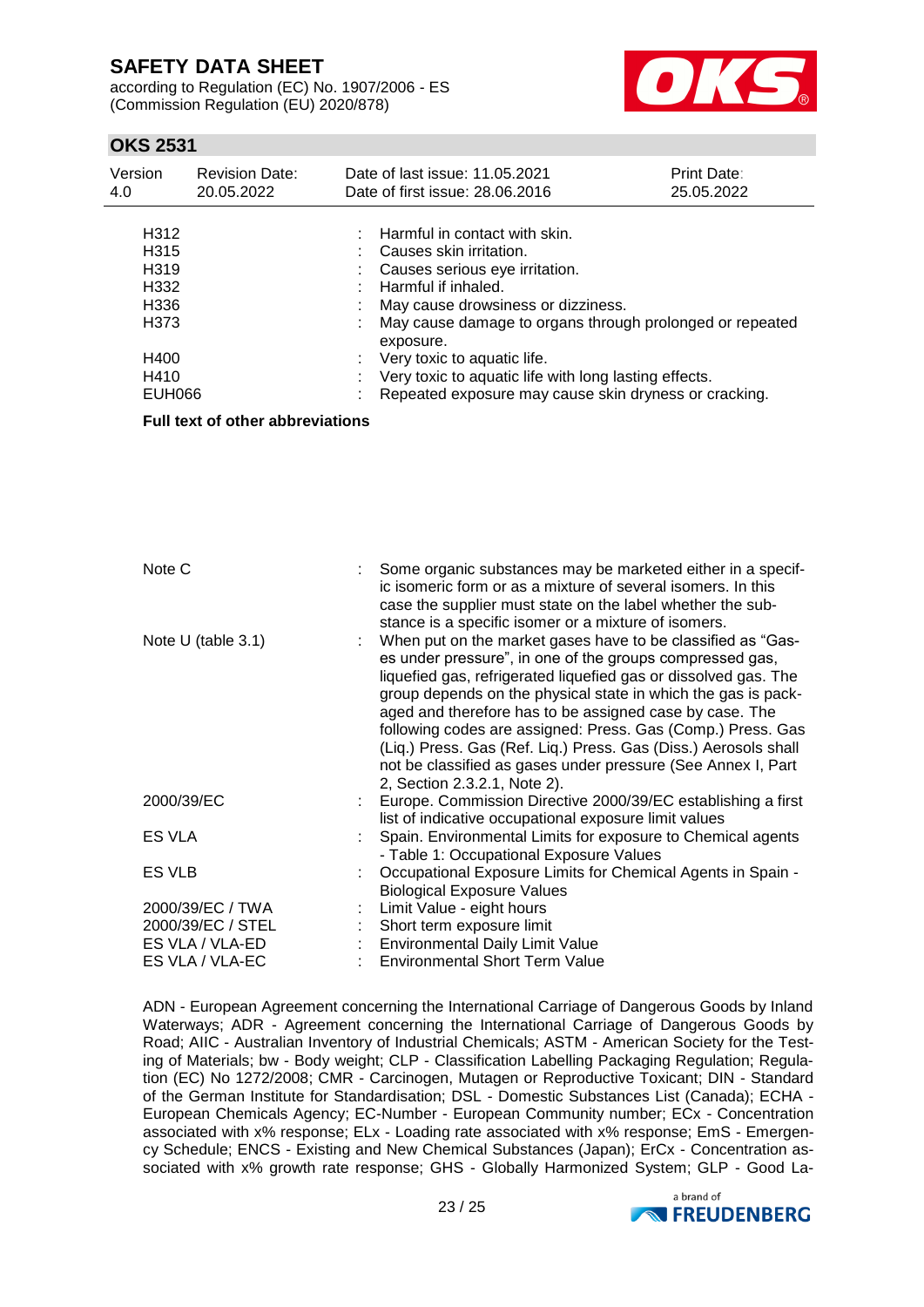**Further information**

according to Regulation (EC) No. 1907/2006 - ES (Commission Regulation (EU) 2020/878)



## **OKS 2531**

| Version | Revision Date: | Date of last issue: 11.05.2021  | <b>Print Date:</b> |
|---------|----------------|---------------------------------|--------------------|
| 4.0     | 20.05.2022     | Date of first issue: 28,06,2016 | 25.05.2022         |

boratory Practice; IARC - International Agency for Research on Cancer; IATA - International Air Transport Association; IBC - International Code for the Construction and Equipment of Ships carrying Dangerous Chemicals in Bulk; IC50 - Half maximal inhibitory concentration; ICAO - International Civil Aviation Organization; IECSC - Inventory of Existing Chemical Substances in China; IMDG - International Maritime Dangerous Goods; IMO - International Maritime Organization; ISHL - Industrial Safety and Health Law (Japan); ISO - International Organisation for Standardization; KECI - Korea Existing Chemicals Inventory; LC50 - Lethal Concentration to 50 % of a test population; LD50 - Lethal Dose to 50% of a test population (Median Lethal Dose); MARPOL - International Convention for the Prevention of Pollution from Ships; n.o.s. - Not Otherwise Specified; NO(A)EC - No Observed (Adverse) Effect Concentration; NO(A)EL - No Observed (Adverse) Effect Level; NOELR - No Observable Effect Loading Rate; NZIoC - New Zealand Inventory of Chemicals; OECD - Organization for Economic Co-operation and Development; OPPTS - Office of Chemical Safety and Pollution Prevention; PBT - Persistent, Bioaccumulative and Toxic substance; PICCS - Philippines Inventory of Chemicals and Chemical Substances; (Q)SAR - (Quantitative) Structure Activity Relationship; REACH - Regulation (EC) No 1907/2006 of the European Parliament and of the Council concerning the Registration, Evaluation, Authorisation and Restriction of Chemicals; RID - Regulations concerning the International Carriage of Dangerous Goods by Rail; SADT - Self-Accelerating Decomposition Temperature; SDS - Safety Data Sheet; SVHC - Substance of Very High Concern; TCSI - Taiwan Chemical Substance Inventory; TECI - Thailand Existing Chemicals Inventory; TRGS - Technical Rule for Hazardous Substances; TSCA - Toxic Substances Control Act (United States); UN - United Nations; vPvB - Very Persistent and Very Bioaccumulative

| <u>ı uluları illibi iliatibil</u>     |            |                                     |
|---------------------------------------|------------|-------------------------------------|
| <b>Classification of the mixture:</b> |            | <b>Classification procedure:</b>    |
| Aerosol 1                             | H222, H229 | Based on product data or assessment |
| Acute Tox, 4                          | H332       | Based on product data or assessment |
| Skin Irrit. 2                         | H315       | Calculation method                  |
| Eye Irrit. 2                          | H319       | Based on product data or assessment |
| STOT SE 3                             | H335       | Based on product data or assessment |
| STOT RE 2                             | H373       | Based on product data or assessment |
| Asp. Tox. 1                           | H304       | Based on product data or assessment |
| Aquatic Chronic 3                     | H412       | Calculation method                  |
|                                       |            |                                     |

This safety data sheet applies only to products as originally packed and labelled. The information contained therein may not be reproduced or modified without our express written permission. Any forwarding of this document is only permitted to the extent required by law. Any further, in particular public, dissemination of the safety data sheet (e.g. as a document for download from the Internet) is not permitted without our express written consent. We provide our customers with amended safety data sheets as prescribed by law. The customer is responsible for passing on safety data sheets and any amendments contained therein to its own customers, employees and other users of the product. We provide no guarantee that safety data sheets received by users from third parties are up-to-date. All information and instructions in this safety data sheet have been compiled to the best of our knowledge and are based on the information available to us on the day of publication. The information provided is intended to describe the product in relation to the required safety measures; it is neither an assurance of characteristics nor a guarantee of the product's suitability for particular applications and does not justify any contractual legal relationship. The existence of a safety data sheet for a particular jurisdiction does not necessarily mean that import or use within that jurisdiction is legally permitted. If you have any questions, please contact your responsible sales contact or authorized trading partner.